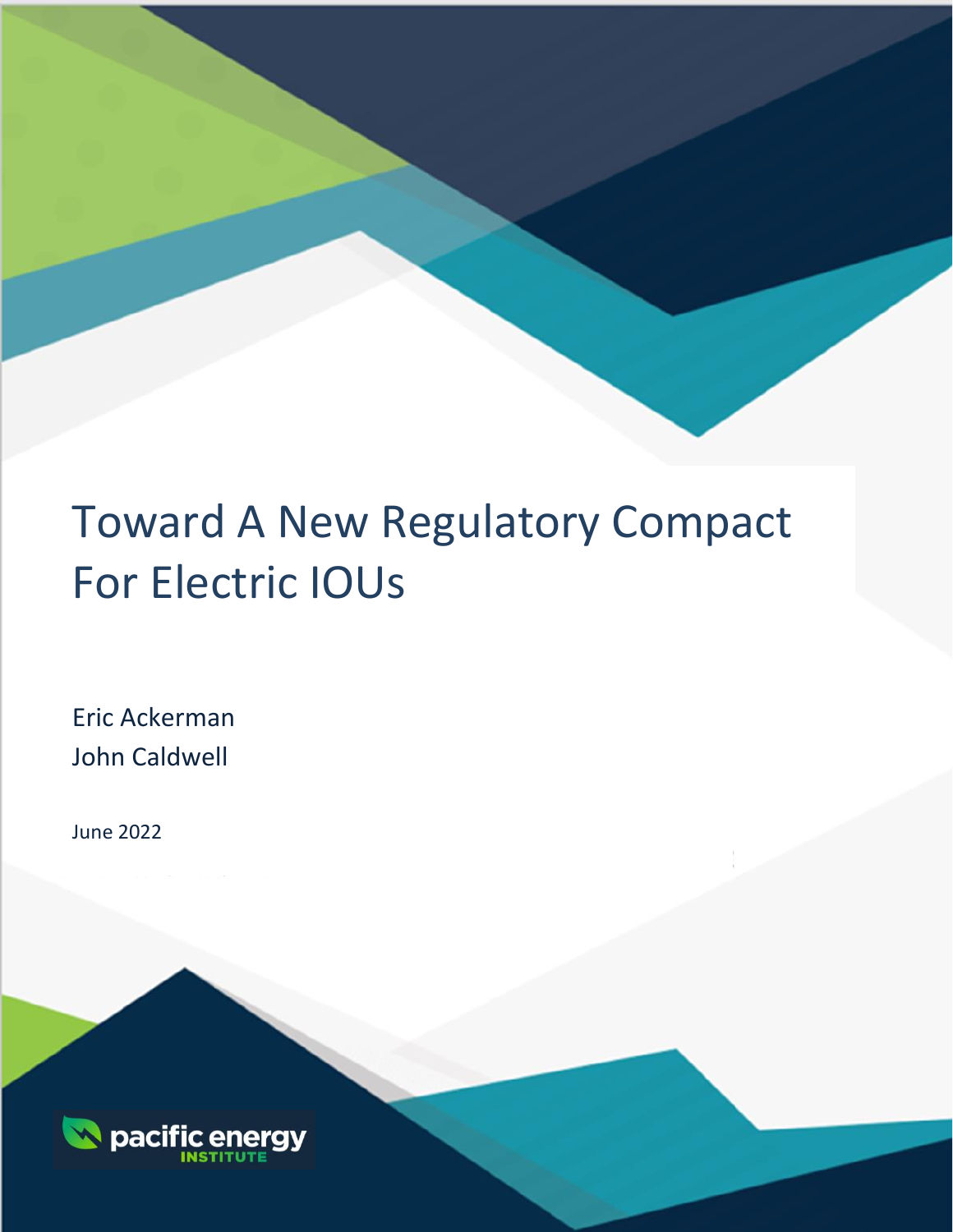# <span id="page-1-0"></span>Acknowledgments

This paper was authored by John Caldwell and Eric Ackerman as contribution to the Rutgers University, Center for Research in Regulated Industries' 40th Annual Eastern Conference, June 1- 3, 2022.

We would like to especially thank the Pacific Energy Institute Fellows and Advisors for their collaboration on the ideas that informed this paper.

<https://pacificenergyinstitute.org/>

#### <span id="page-1-1"></span>**Disclaimer**

The views and opinions of the authors expressed herein do not necessarily state or reflect those of the Pacific Energy Institute's Fellows and Advisory Board, or their respective organizations.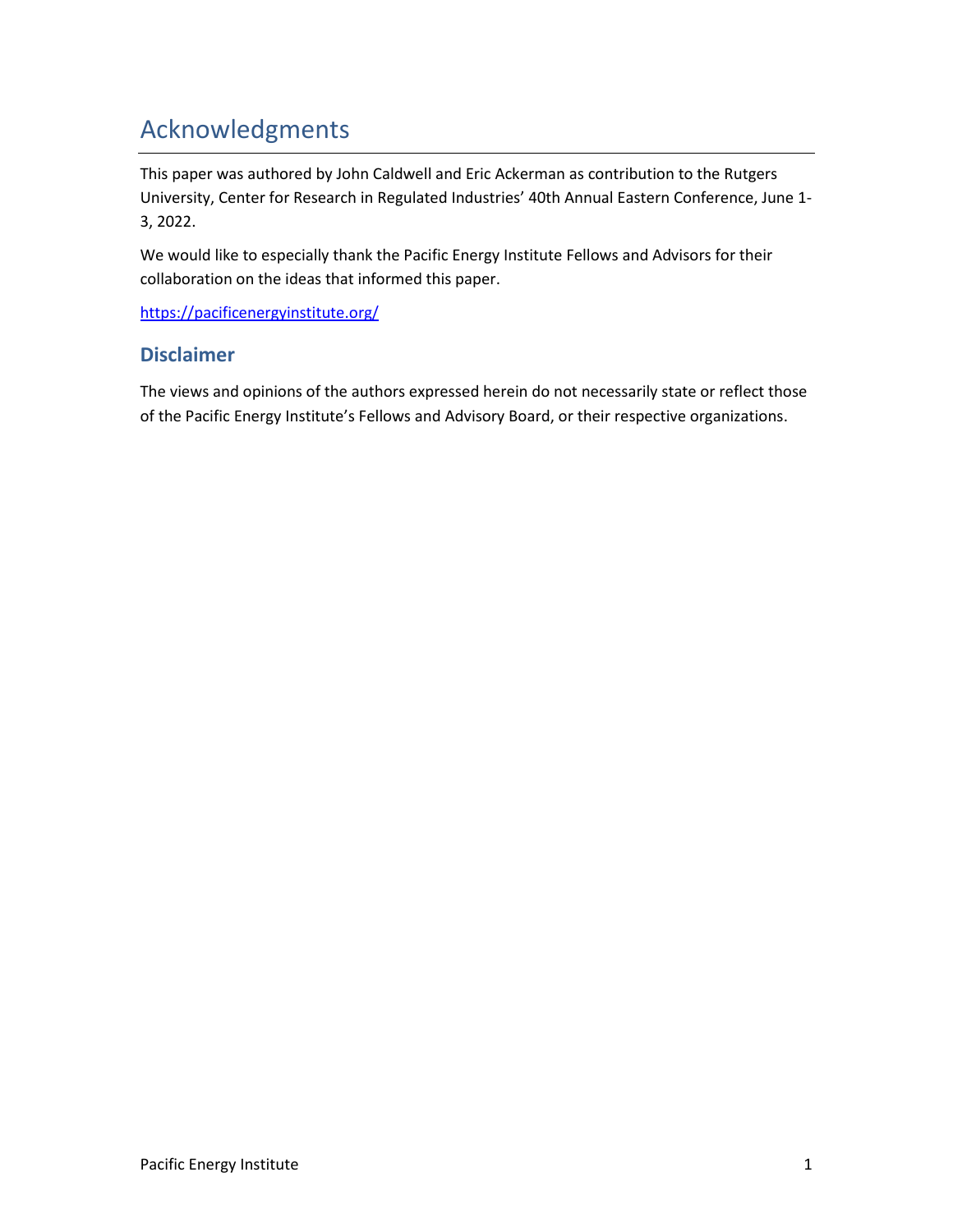### Contents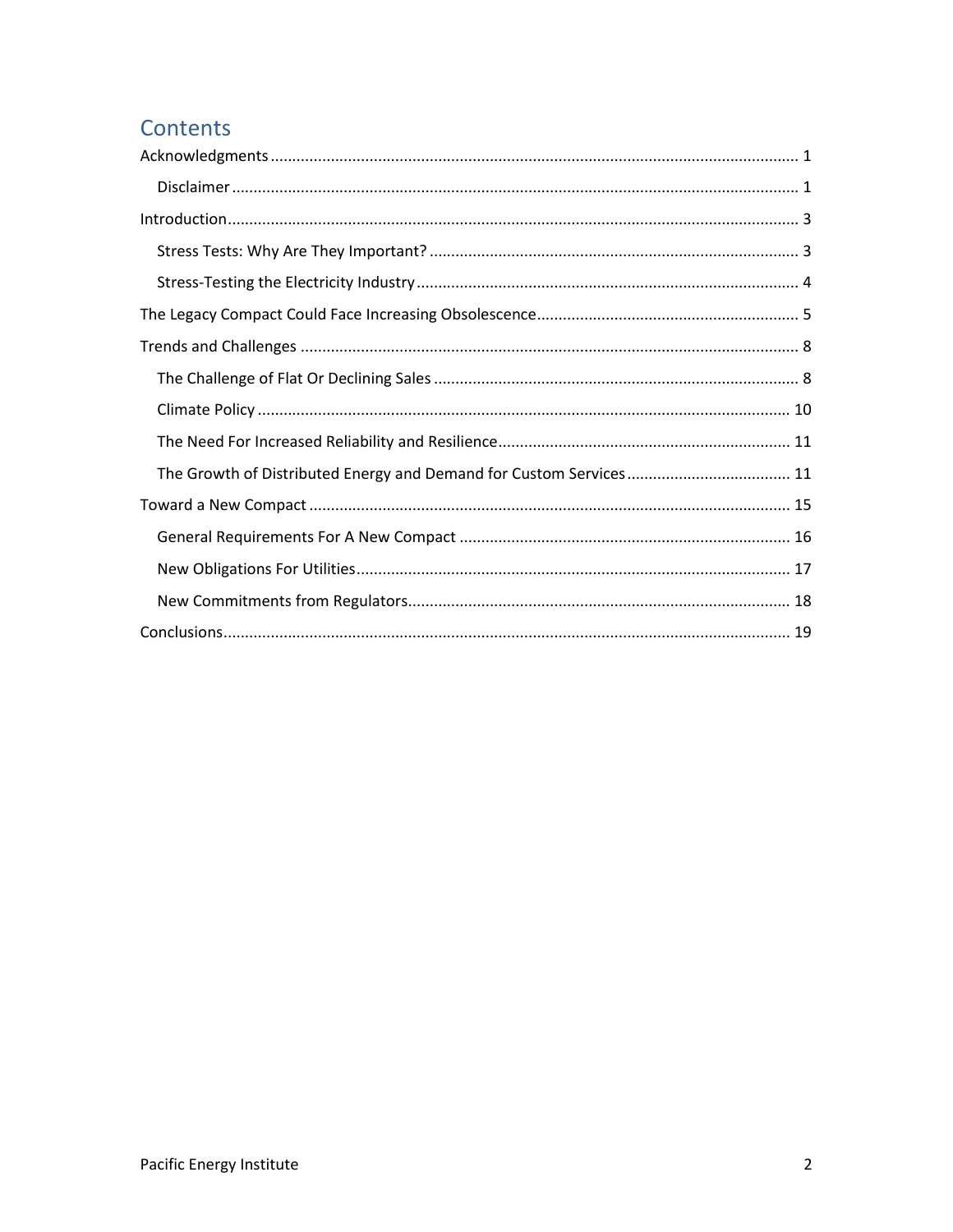## <span id="page-3-0"></span>Introduction

#### <span id="page-3-1"></span>**Stress Tests: Why Are They Important?**

The current COVID-19 pandemic crisis has provided a lurid demonstration of what can occur when systems are pushed to the limits of their capabilities. All of their potential weaknesses and shortcomings are suddenly highlighted in a very graphic way, and in an environment which is not conducive to correcting or improving them. Crises such as these are, in essence, "stress tests" that identify the boundaries of effectiveness of existing systems. In the aftermath of these crises, the faults and limitations that were brought out in such bold relief can be addressed and corrected, and ideally an evolution to a superior system will take place.

As a result of the COVID-19 pandemic for example, the following shortcomings and need for improvements were identified<sup>1</sup>:

- The importance of timely non-pharmaceutical interventions (NPIs) by national and local governments to limit the early spread of the disease, including such measures as school and workplace closures, bans on public events and gatherings with more than 10 people, and limitations on human movement.
- The stockpiling of emergency supplies and enhancement and standardization of logistical procedures for making these supplies rapidly available for use when needed.
- Emergency preparedness drills at the community level for pandemics and other disasters.
- A stronger role and increased capabilities for the World Health Organization (WHO) to coordinate and implement various control-measures.
- The elimination or streamlining of arbitrary barriers to emergency supply chain effectiveness, such as state highway tolls and weight inspections, and border issues at the international level.
- Improvements in the general health of the population, as factors such as obesity were observed to increase susceptibility to the disease, the disease's potential to require hospitalization, and its fatality.

And, perhaps most importantly, the recent pandemic has highlighted the need for a conference at the international level to systematically review which strategies were adopted by various countries to control it, and their relative effectiveness.

(It is interesting to observe that the Covid-19 pandemic not only revealed weaknesses in the current health care system, but also highlighted certain strengths and potentialities that perhaps were not apparent before the crisis occurred. For example, private industry – with government support and encouragement - showed incredible speed and alacrity in developing vaccines for the disease. And collaboration in general, between government and industry, between firms

<sup>&</sup>lt;sup>1</sup> [Lessons Learnt From the COVID-19 Pandemic -](https://www.ncbi.nlm.nih.gov/pmc/articles/PMC8365337/) PMC (nih.gov); also Coronavirus: Lessons of the Pandemic - [The Washington Post](https://www.washingtonpost.com/washington-post-live/2022/05/09/coronavirus-lessons-pandemic/)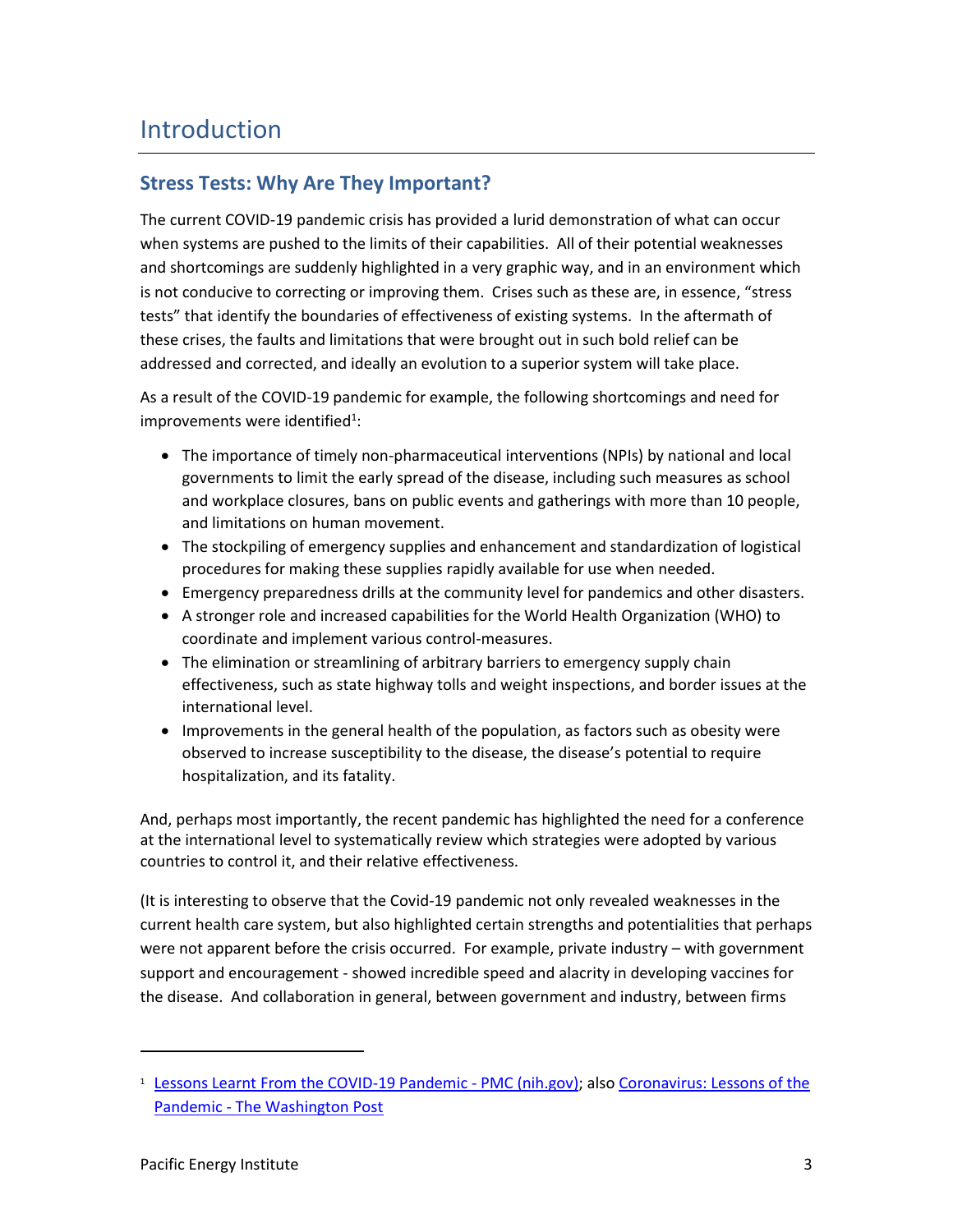within the industry, and at the international level, was generally quite good, as was global supply chain effectiveness – at least in the earlier phases of the pandemic.)

Fortunately, the discovery of limitations in existing systems and consequent envisioning of pathways for improvement do not require the onset of a crisis of the scale that we have seen with the COVID-19 pandemic. Evidences of vulnerabilities can be detected in "stress tests" of a much more limited nature, such as ones that occur in special situations or isolated areas, and in many cases all that is required is simply a sufficiently vivid imagination to envision what *could* occur under certain situations.

#### <span id="page-4-0"></span>**Stress-Testing the Electricity Industry**

The electricity industry provides fertile ground for the exploration of stress tests – both real and imagined – as a means to address potential limitations and needs for reform or improvement in regulatory, technical, and business systems that have existed virtually unchanged for decades, particularly at the level of the distribution system. Signs of stress have already begun to appear in various electricity systems throughout the country, and trends suggest that these will both expand in scope and increase in intensity in the years ahead. These invite the application of a visionary approach to mapping out needed changes in these systems, and in particular the regulatory paradigm, or compact, that has formed the basis of electricity service for nearly the past century. In states like New York, California, Illinois, and Hawaii, developments are underway which threaten to undermine the traditional regulatory compact, and which call for a fundamental reassessment of the model which this compact supports.

There are essentially three types of stresses that could destabilize an industry:

- 1. **Incidental Stresses**, generally involving rare and unexpected "black swan" events. The Covid epidemic is an example of this type. These events highlight vulnerabilities that the system had not adequately prepared for, and that need to be addressed so that they can be prevented, or at least effectively handled, in the future. For the electricity industry, such events have included the California wholesale market debacle of 2000- 2001, extensive and long-term outages in the northeastern U.S. stemming from Superstorm Sandy in 2012, and the Texas power crisis of 2021.
- 2. **Disruptive Innovation**, arising from new technologies or practices that undermine or even overturn existing market models. The impact of internet retail services such as Amazon.com on brick-and-mortar stores, streaming services such as Netflix and Hulu on cable television, and ride-sharing services such as Uber and Lyft on taxicabs, are classic examples of this.
- 3. **Long-term trends** stemming from 1) non-disruptive innovation or at least innovation that will only be disruptive after reaching some critical threshold of adoption, 2) changes in other external factors, such as the environment and government policy, and 3) demographic trends, involving changing patterns of customer behavior.

While the first of these, incidental stresses, is a highly important source of disruptions to systems, the most important ones affecting the electricity industry have been generally identified and addressed – at least in policy analyses and white papers, if not already directly by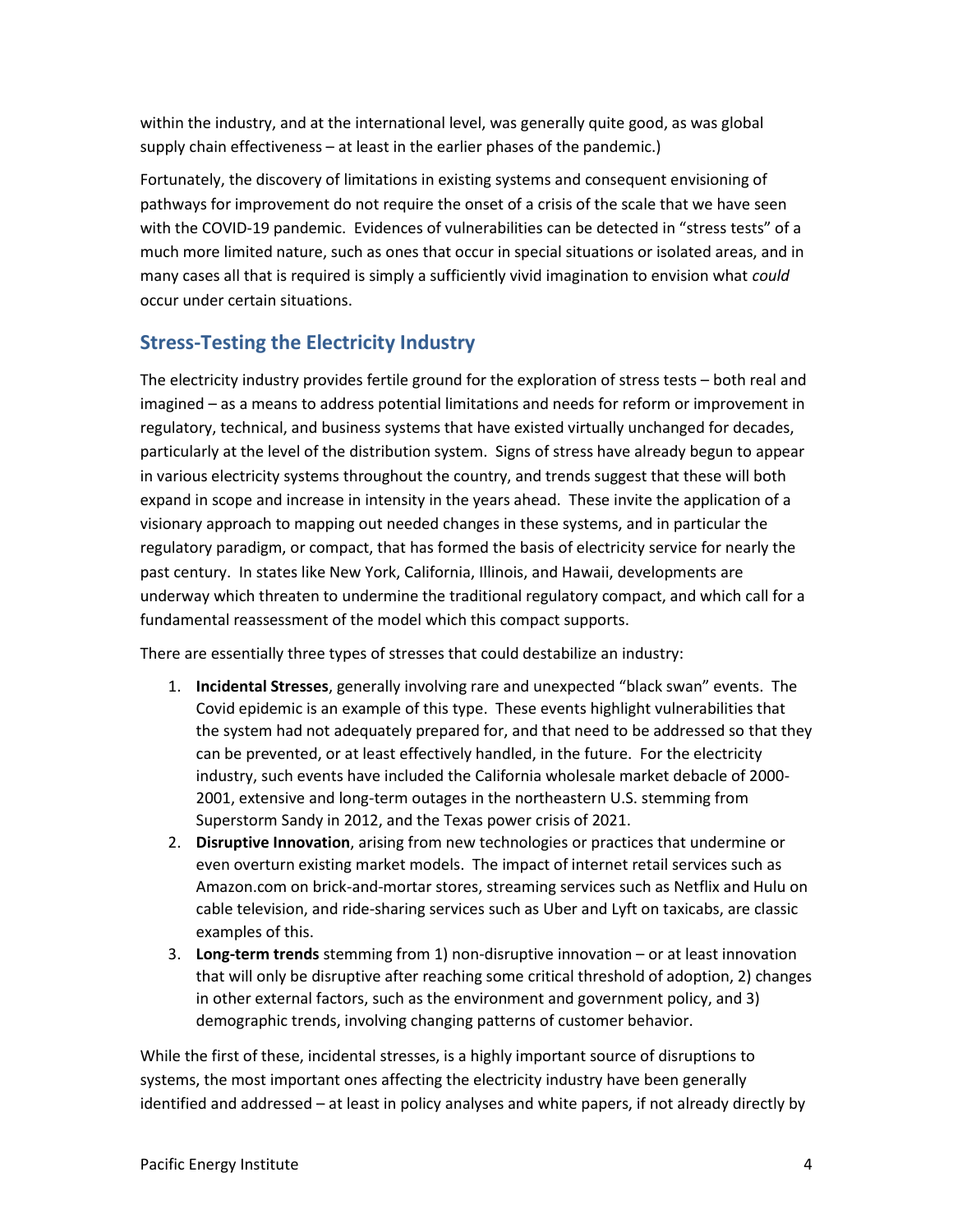the industry itself. The second of these, disruptive innovations, actually – in many if not most cases – represent positive changes for the consumer, and attempts to "address" them by incumbents in the industry have often actually resulted in the prevention or retardation of positive changes. In this paper, therefore, the authors will focus specifically on the third cause of stresses to systems, long-term trends, by identifying them and then exploring how they might best be addressed. The principal feature of the electricity industry most vulnerable to long-term trends is the regulatory compact, and so this, too, will be the primary focus of this paper. Specifically, the authors will assess whether the compact will or should continue to exist and, if so, how it should be modified in a way that continues to serve the best interests of electricity customers.

## <span id="page-5-0"></span>The Legacy Compact Could Face Increasing Obsolescence

Before addressing individual trends, and how they might present new challenges to the presentday regulatory compact, it is reasonable to address the more fundamental question: is a regulatory compact still needed?

The Regulatory Compact has its origins in the service franchise contracts granted by public utility commissions in the late  $19<sup>th</sup>$  century.<sup>2</sup> These contracts specified the terms under which utilities agreed to serve the public (e.g., price, duration, quality of service) and evolved into the framework by which investor-owned electric utilities are regulated to this day. Such contracts defined a set of mutual rights, obligations, and benefits; in effect, a contract between the utility and society overseen by the regulator. Utilities accepted the obligation to serve everyone in the service territory, under rates (regulated prices) sufficient to recover their prudently incurred costs, including their cost of capital. Commissions, acting on behalf of customers, agreed to confer an exclusive franchise to the utility. As regulation, evolved the terms of such contracts often were not stated explicitly. Nevertheless, investors relied on this regulatory construct in deciding whether to provide financing to the utility by buying its stocks and/or bonds.

The public purpose rationale for the Compact, as annunciated by the Supreme Court, was based on the premise, first, that electric service is indispensable to the functioning of our modern society; and second, that without regulatory support (i.e., to ensure that it will be able to recover its prudently incurred costs) the utility would not be able to raise the large sums of capital needed to build the infrastructure needed to serve the public. The indispensable nature of electric service was described by Supreme Court Associate Justice Felix Frankfurter in a 1930 article:

*No task more profoundly tests the capacity of our government … than its share in securing for society those essential services which are furnished by public utilities. Our whole social structure presupposes … dependence upon private economic enterprise. To think of* 

<sup>2</sup> Karl McDermott, *Cost of Service Regulation in the Investor-Owned Electric Utility Industry: A History of Adaptation*, EEI (2012), page 6.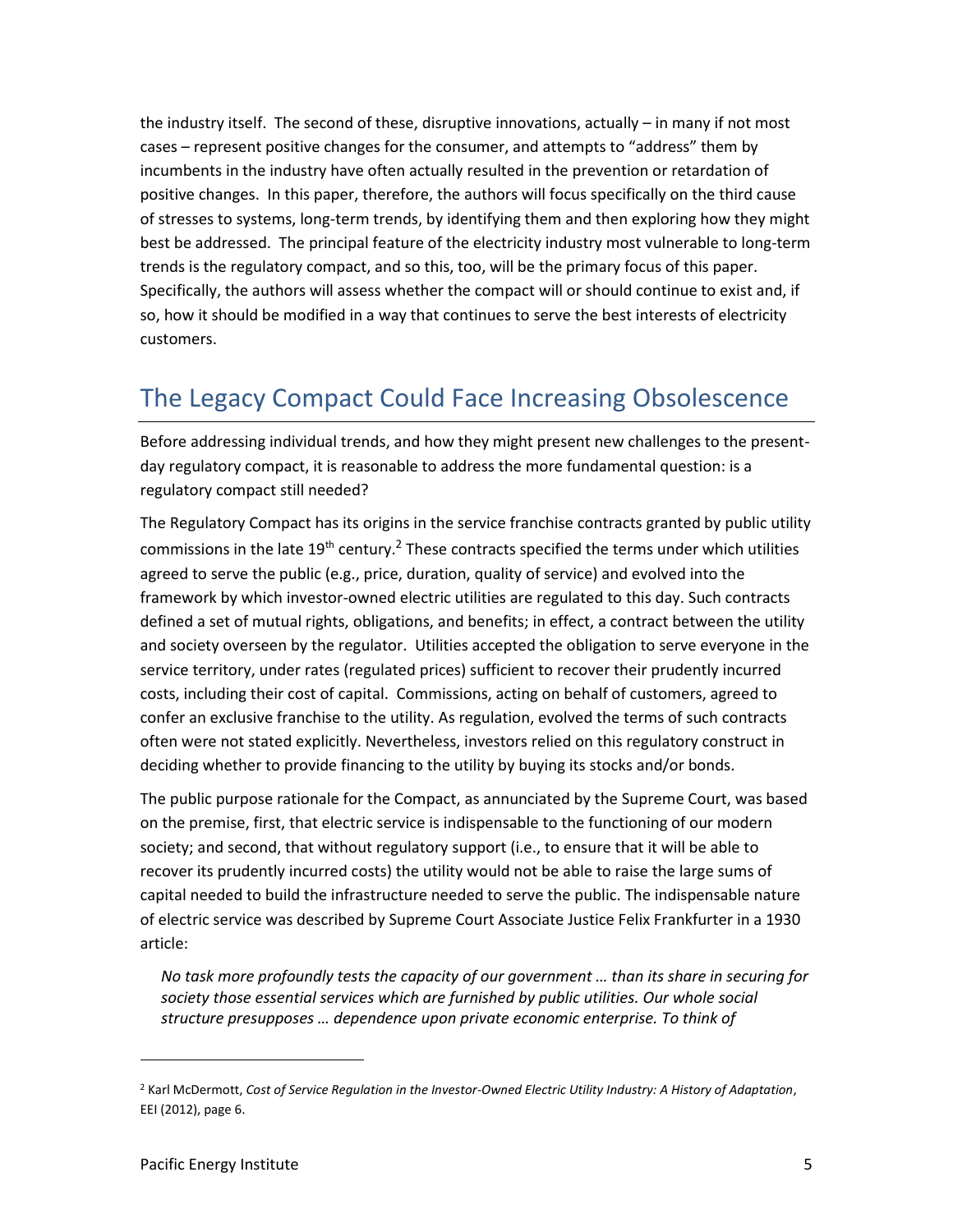*contemporary America without the intricate and pervasive systems which furnish light, heat, power, transportation, and communication is to conjure up another world. The needs thus met are today as truly public services as the traditional governmental functions of police and justice. That both law and opinion differentiate from all other economic enterprise the economic undertakings which furnish these newer services is not the slightest paradox. The legal conception of ―public utility‖ is merely the law's acknowledgement of ―irreducible and stubborn facts.*<sup>3</sup>

The need for regulatory support was explained by the Court in The Binghamton Bridge Case in 1865:

*The … [capital needed is] beyond the ability of individual enterprise, and can only be accomplished through the aid of associated wealth. This will not be risked unless privileges are given and securities furnished in an act of incorporation. The wants of the public are often so imperative that a duty is imposed on the Government to provide for them; and, as experience has proved that a State should not directly attempt to do this, it is necessary to confer on others the faculty of doing what the sovereign power is unwilling to undertake. The legislature, therefore, says to public-spirited citizens: ―If you will embark, with your time, money, and skill, in an enterprise which will accommodate the public necessities, we will grant to you, for a limited time period or in perpetuity, privileges that will justify the expenditure of your money, and the employment of your time and skill.‖ Such a grant is a contract, with mutual consideration, and justice and good policy alike require that the protection of the law should be assured to it.<sup>4</sup>*

Today's electricity markets have evolved in ways that contradict two of the Compact's critical assumptions. No longer are utilities the exclusive supplier of power in their service territories, and a growing number of consumers are no longer content with "standard" utility service (i.e., generation from utility-scale plants delivered through the transmission system). In thirteen states and the District of Columbia customers can choose from among multiple competing suppliers. These jurisdictions have restructured their markets to allow; indeed, to encourage, retail choice.<sup>5</sup> Even in states that have not restructured, standard service is no longer customers' only supply option. Customers can install their own distributed energy resources (e.g., roof top solar panels, batteries, natural gas turbines, small wind turbines); and they are. According to the Solar Energy Industries Association 514,000 residential photovoltaic (PV) systems were installed in 2021, an increase of 30% over 2020.<sup>6</sup> Fossil fueled backup generators are another consumer option. Sales of such generators declined in 2020 due to the impacts of Covid 19. But according the Fortune Business Insights, given "…remarkable development in the technological advances

<sup>&</sup>lt;sup>3</sup> Frankfurter, F. (1930). The Public and Its Government, Yale University Press, New Haven, CT.

<sup>4</sup> The Binghamton Bridge Case, 70 U.S. 3 Wall. 51 51, 1865.

<sup>5</sup> National Renewable Energy Laboratory, *An Introduction to Retail Electric Choice*.

<sup>6</sup> SEIA, US Solar Market Insight Executive Summary, March 22: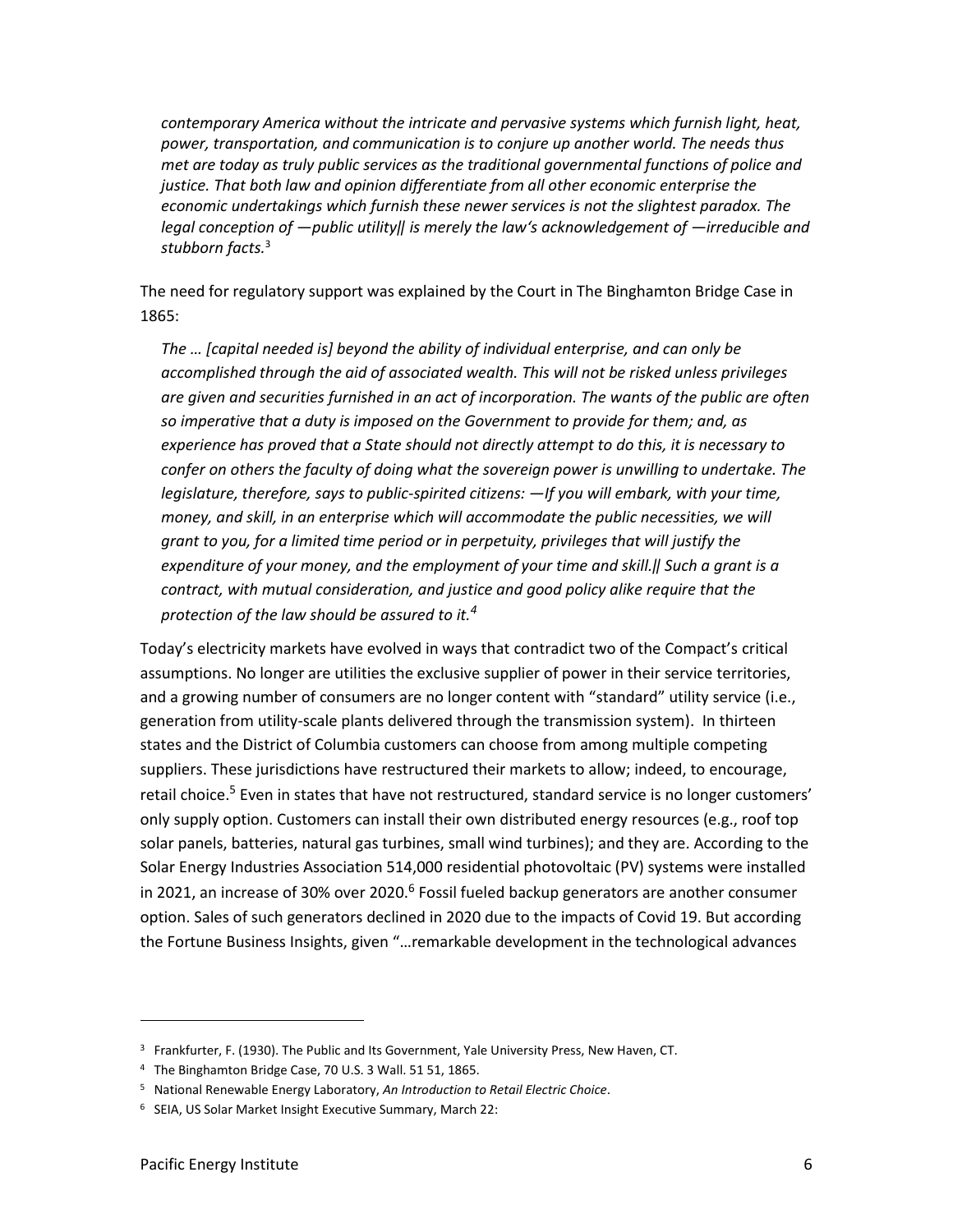in generation technologies…" sales are expected to resume growth of over 5% a year through 2028.<sup>7</sup>

And a growing number of customers are interested in more than just standard tariffed service.<sup>8</sup> The increase in extreme weather events, which has been attributed to increasing greenhouse gas emissions<sup>9</sup>, is causing many customers to desire levels of sustainability and reliability greater than that offered by standard service. This factor, together with the continuing evolution of distributed energy technologies, is driving market demand for a growing proliferation of custom products and services. Recent examples include the following:

- Utility-Corporate Buyer Collaborative Forum, organized in 2016 to address the desire (demand) by Fortune 500 companies for carbon-free power supply, a product well outside the scope of standard service.<sup>10</sup>
- The combined heat and power (CHP) collaborative hosted by EEI in 2015 and 2016 in an effort to facilitate business partnerships between EEI members and vendors of CHP products. CHP products and services are generally outside the scope of standard service and represent markets incumbent utilities are not allowed to enter.
- The NY Prize program, which supports communities interested in developing microgrids for enhanced reliability and resilience. Microgrids are networks of distributed energy sources that can provide power to multiple customers, including residential and commercial customers as well as crucial public services such as hospitals, first responders, and water treatment facilities. They represent a new technology well outside the scope of standard utility service. Interest in microgrids has been stimulated by severe storm events on the east coast in the last ten years. 83 communities have received funding to evaluate the feasibility of microgrid applications. Interest in microgrids is not limited to New York state.

Continued innovation which results in new, low-cost sources of electricity could greatly diminish or even eliminate the need for a "provider of last resort". If the introduction of these low-cost sources is accompanied by lower barriers to entry, then the new, competitive market could also eliminate any need for pricing oversight by regulators. At the extreme, customers in general might someday find it more economical to self-source most if not all of their electricity needs, through such things as solar panels, microturbines, and energy storage devices. Utilities, if they even continue to exist, would then become, at best, supplemental providers. Regulators might allow them to shift their primary role from that of an energy provider to something more like a stock exchange, overseeing market transactions and/or balancing supply and demand, and this

<sup>7</sup> Fortune Business Insights, Power / US Generator Sales Market: https://www.fortunebusinessinsights.com/u-sgenerator-sales-market-106160

<sup>8</sup> I was once cautioned by a former chair of the Maryland Public Service Commission not to refer to custom services as "non-standard" because standard service was the gold standard among regulators and anything non-standard would be interpreted as inferior quality.

<sup>9</sup> [7 c Increased extreme weather events due to climate change | NOAA Climate.gov](https://www.climate.gov/teaching/literacy/7-c-increased-extreme-weather-events-due-climate-change)

<sup>10</sup> *Creating Renewable Energy Opportunities*, Utility-Corporate Buyers Collaborative, June 2016.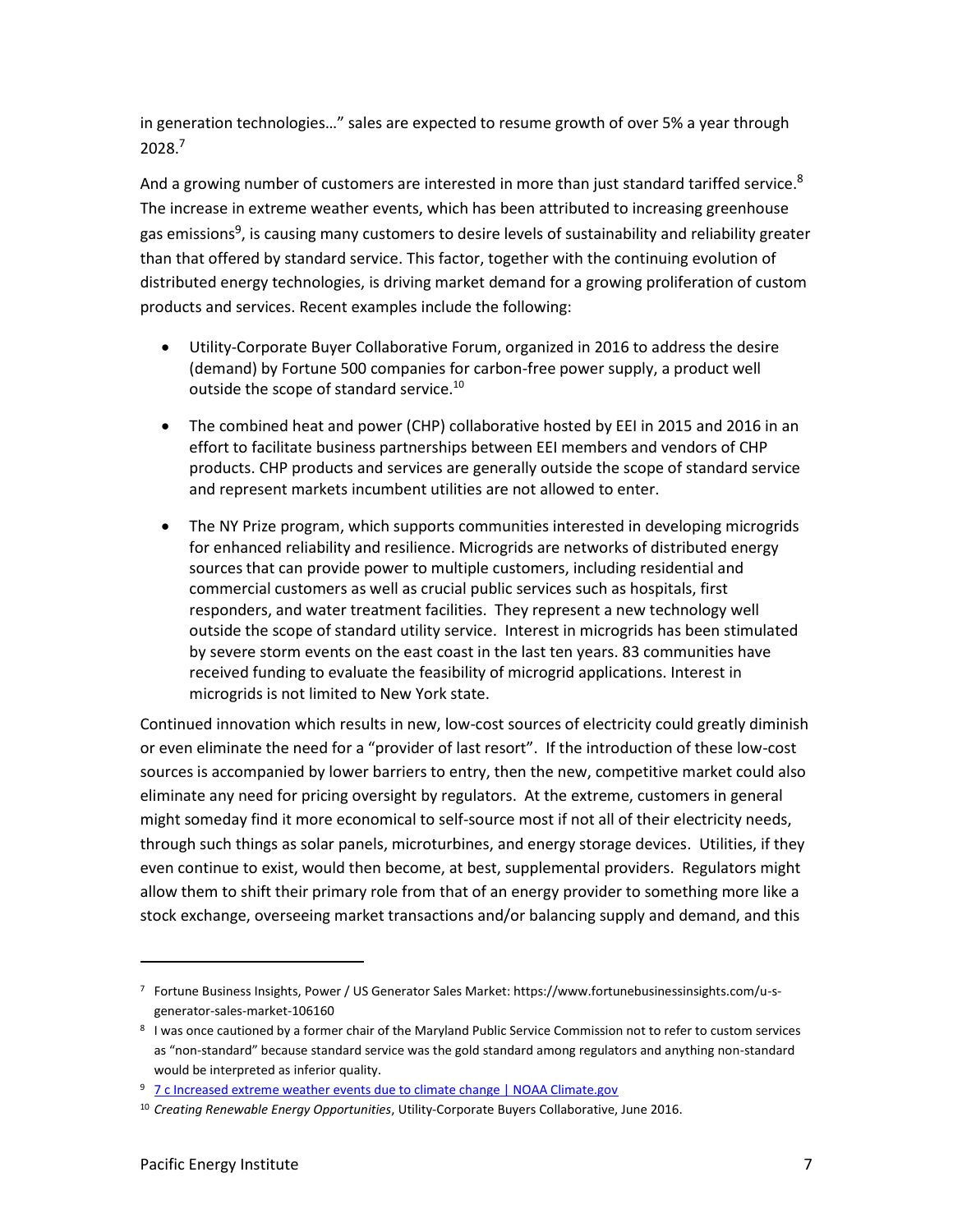could entail some form of regulation. But again, the role of "provider of last resort" would be greatly diminished, if it existed at all, and rate cases would be limited to these support services, if not eliminated entirely. The telecommunications industry provides a telling example of how innovation can completely change and diminish the role of regulation. There are no "rate cases" that govern the pricing of cellphone and internet services, and "carrier of last resort" obligations have been greatly reduced and are now limited to the largest telcos, and only in those parts of their territories where they are receiving federal high-cost support. Universal service is now supported, rather than mandated, by an FCC-administered fund which is paid into at a fixed percentage rate by all telecommunications providers.<sup>11</sup>

Extreme scenarios like this one have been alluded to in the grid modernization conversation for years, but they still seem to be very far off into the future. As is implicit in its very definition, innovation is something that is not foreseen, and disruptive innovation – as occurred with internet retail marketing (e.g., Amazon) and ride-hailing services (e.g., Uber, Lyft) – can upend an industry almost overnight. And so while it must be acknowledged that the end of the regulatory compact will always be a possibility, it makes more sense to examine how the regulatory compact should be revised or redefined in the face of changes and trends already occurring. This is particularly true given that electricity is a vital service that should only be left entirely to market forces if there is absolute certainty that there is no risk of exploitation by providers, or critical interruptions of service. The California experience of 2000-2001 – when market manipulation by Enron and others resulted in wholesale electricity prices rising nearly ten-fold, along with large-scale blackouts – provides a telling example of the terrible consequences that could ensue as a result of trusting market forces too quickly, and too completely.

## <span id="page-8-0"></span>Trends and Challenges

#### <span id="page-8-1"></span>**The Challenge of Flat Or Declining Sales**

The future of electricity sales has perhaps never been more uncertain than at the present time. On a per capita basis, sales peaked in the U.S. in 2007, and since 2010, total sales growth has only averaged 0.1% per year. The U.S. Energy Information Administration, in its current Annual Energy Outlook<sup>12</sup>, is projecting sales growth to average 0.7% per year through 2050, but its projections do not include any future mandated energy efficiency programs, such as for heating and air conditioning systems, and home appliances, which could reduce this rate of growth, or even result in a decline in sales. In any case, such a muted rate of growth compares very unfavorably with the rate of growth of capital expenditures. According to the Edison Electric Institute $^{13}$ , total capital expenditures for investor-owned utilities grew at an average annual rate

<sup>11</sup> [Universal Service Fund | Federal Communications Commission \(fcc.gov\)](https://www.fcc.gov/general/universal-service-fund)

<sup>12</sup> Annual Energy Outlook 2022 - [U.S. Energy Information Administration \(EIA\)](https://www.eia.gov/outlooks/aeo/)

<sup>13</sup> [Industry Data | \(eei.org\)](https://www.eei.org/resources-and-media/industry-data)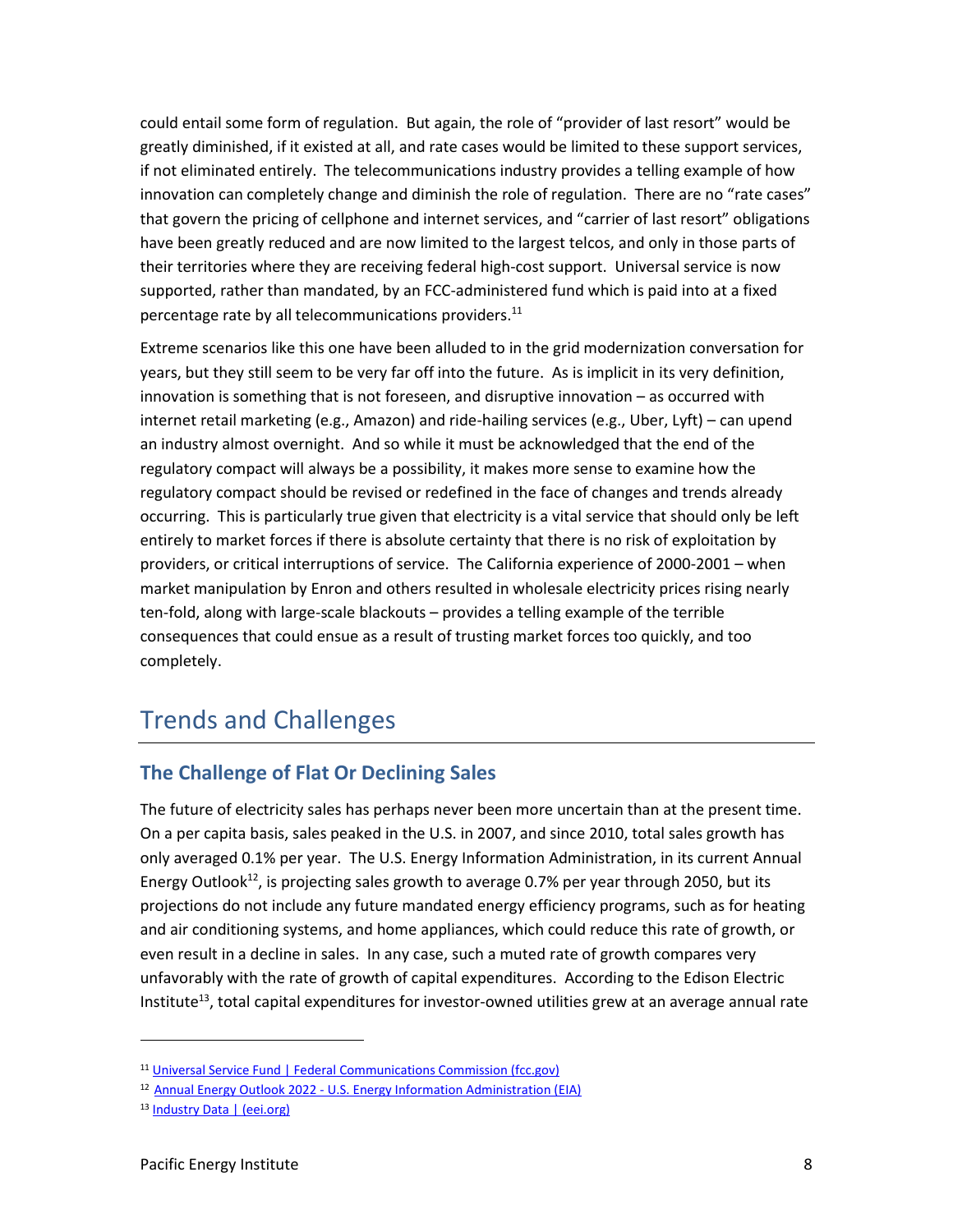of 6% per year from 2011 to 2020, and are projected to continue to grow at a rate well above the official sales growth rate indicated in the EIA Annual Energy Outlook. Unless significant efficiencies can be realized in regular utility operations in order to offset these costs, then these capital expenditure requirements will translate into potentially significant price increases for consumers. It is just such an observation that has spurred concerns about a "death spiral", in which rising electricity costs prompt consumers to seek out further reductions in electricity usage or explore other sources of electricity supply, thereby resulting in even further price increases, etc.<sup>14</sup>

It has been argued that electricity sales might actually rebound in future years due to the rise of new applications and uses, principally electric vehicles. The Energy Information Administration, in fact, projects in its Annual Energy Outlook that electricity usage in the transportation sector will grow by 8.7% per year through 2050. But even at this robust rate, total electricity sales in that sector will only amount to 3% of total retail sales in 2050. And even if this projection is conservative, there are other countervailing trends in addition to continuing improvements in energy efficiency. The growth in consumer self-supply of electricity – through solar panels, for example – will translate directly into a loss of retail sales for utilities.

But if electricity sales are flat or declining, will this constitute a threat to the regulatory compact? Regulators in many states already allow special rate designs to exist which enable utilities to actually promote energy efficiency and lower electricity usage and yet still recover sufficient revenue to cover costs and their allowed returns.<sup>15</sup> A simple fixed-variable rate design that is truly reflective of how costs are incurred, which includes, for example, a flat monthly customer charge to cover fixed costs, a demand charge to cover demand-related costs, and a per-kilowatt-hour energy charge to cover incremental costs (e.g., fuel and operating expenses) would ideally shield utilities from the impacts of declining sales. The concept of high fixed and/or demand charges has often met resistance among consumer advocates, but it would really bring electricity rate design more into line with the rate designs of other network services, such as smart phones, the internet, and television streaming services, which generally incorporate most or all of their monthly charges into a fixed access fee.

There is still the risk, of course, that if the overall electricity bill grows at a rate that is unpalatable to many consumers, then there will be even more pronounced declines in usage, which might present a real business risk for utilities, particularly if the declines are accompanied by grid defection, or increased reliance upon self-generation. But electricity utilities faced with such a scenario might adopt a course similar to that faced by telecommunications companies, when customers began to migrate away from landline phones to cellular phones and the internet for communication, and these companies migrated to providing such services themselves. This could be facilitated by regulators enabling utilities to offer distributed energy resources and other services that come into demand as a result of new customer preferences.

<sup>14</sup> [Are Electric Utilities in a Death Spiral?](https://www.alternativeenergyhq.com/are-electric-utilities-in-a-death-spiral.php) – Alternative Energy HQ

<sup>15</sup> *Alternative Regulation for Energy Utility Challenges: 2015 Update*, Edison Electric Institute.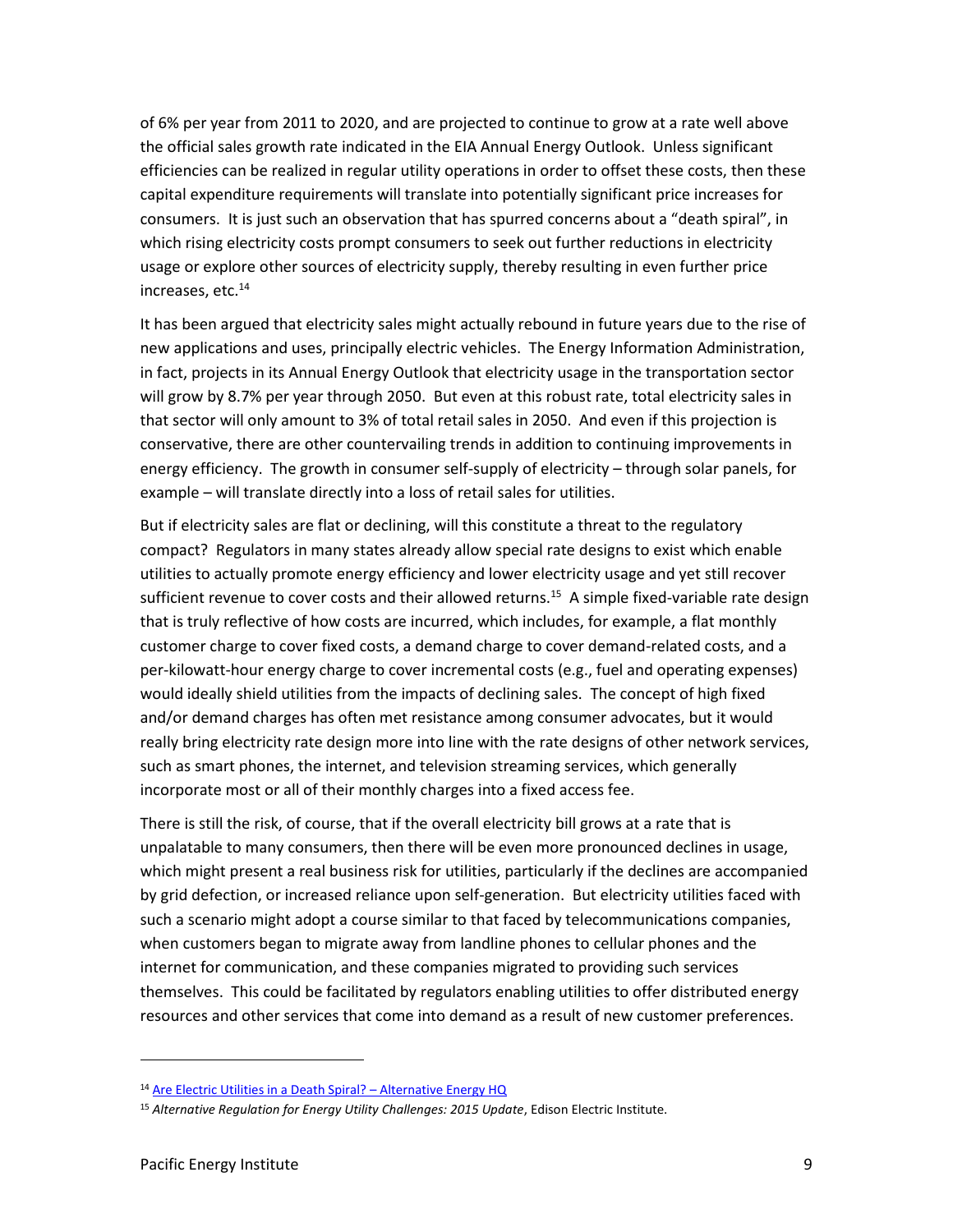The balancing act in regulatory policy here would be to allow utilities greater flexibility in providing new services to consumers when it is to the benefit of consumers to do so, while not simply protecting utilities from an obsolescence which might be inevitable.

#### <span id="page-10-0"></span>**Climate Policy**

According to the 2021 Sixth Assessment report by the UN International Panel on Climate Change<sup>16</sup>, even if CO<sub>2</sub> and other greenhouse gas (GHG) emissions are reduced to net zero by 2050, long-term global temperatures will increase by  $1.4^{\circ}$  C (2.5 $^{\circ}$  F), and if emissions are held to current levels through 2050, the temperature increase will be 2.7° C (4.9° F) . These projections, which have been periodically provided and updated by the IPCC in its assessment reports since 1990, has inculcated an increasing sense of urgency to address the impacts of emissions on climate change. While there has been marked political divisiveness in the United States regarding the seriousness of this issue and how to deal with it, along with much diversity in policy among the fifty state governments, there has nevertheless been a tangible response to the crisis. According to the Energy Information Administration<sup>17</sup>, energy-related CO<sub>2</sub> emissions have declined from an all-time peak of 6.0 billion metric tons in 2007 by 19%, down to 4.9 billion metric tons in 2021. More than three-fourths of this reduction came from lowered  $CO<sub>2</sub>$ emissions in the electric power sector during that time, mainly in response to state-level renewable portfolio standards and environmental emissions regulations targeted to power plants. (According to the North Carolina State University's Database of State Incentives for Renewables and Efficiency<sup>©18</sup>, 30 states and the District of Columbia currently have renewable portfolio standards in place, which establish deadlines for producing targeted percentages of electricity from clean energy sources, such as solar and wind.) And according to the EIA's *Annual Energy Outlook*, the electric power sector will be the only one in which energy-related CO<sup>2</sup> levels will not be flat or increasing from now through 2050.

Clearly, this industry has been expected to do most of the heavy lifting when it comes to reducing U.S. greenhouse gas emissions, and it appears that it will be expected to continue doing so in the decades ahead. With no national policy like a carbon tax, and the apparent minimal effectiveness of reducing emissions through positive incentives, it appears that it will only be through the continued imposition of mandatory requirements on specific industries that further significant emissions reductions will be possible. While it is always possible (but presently unlikely, given the sharp political divide on national-level policies, including environmental) that mandatory reductions could be achieved, for example, in the transportation sector by imposing aggressive vehicle emissions standards, it would seem that only in the electric power sector is this practically possible, and only through impositions on regulated utilities.

<sup>16</sup> [AR6 Climate Change 2021: The Physical Science Basis](https://www.ipcc.ch/report/sixth-assessment-report-working-group-i/) - IPCC

<sup>17</sup> Total Energy Monthly Data - [U.S. Energy Information Administration \(EIA\)](https://www.eia.gov/totalenergy/data/monthly/#environment)

<sup>18</sup> [PowerPoint Presentation \(ncsolarcen-prod.s3.amazonaws.com\)](https://ncsolarcen-prod.s3.amazonaws.com/wp-content/uploads/2020/09/RPS-CES-Sept2020.pdf)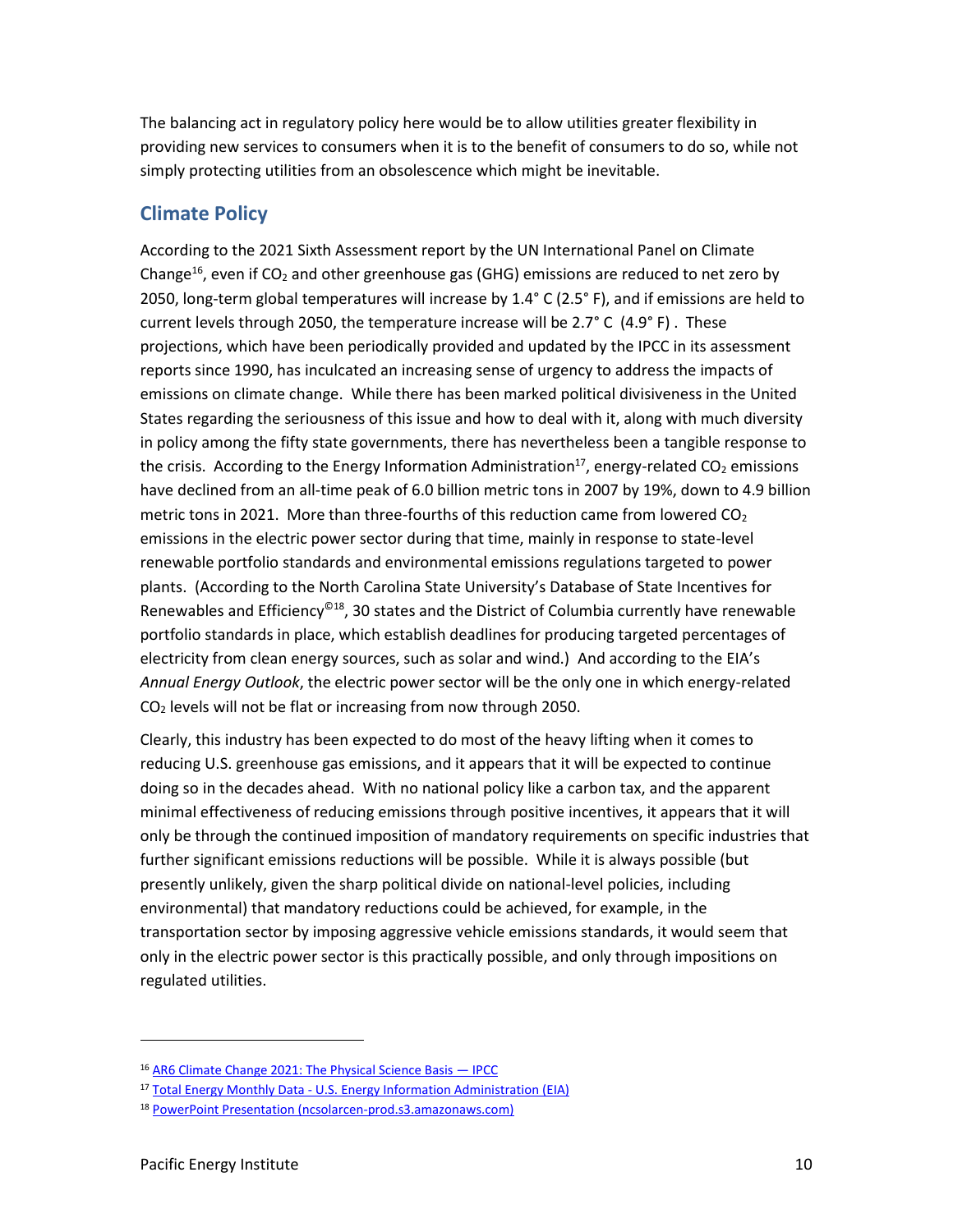#### <span id="page-11-0"></span>**The Need For Increased Reliability and Resilience**

The increasing frequency and severity of adverse weather events, which are caused by global warming, is driving the need to redesign/harden electricity systems so they are more reliable and more resilient. Utilities need to respond, but cost-of-service regulation, with its strictures against "imprudent" cost incurrence, puts utilities in a quandary. How much spending for increased reliability and resilience is prudent? In an environment where there is little objective guidance, the potential for hindsight-based determination is very real: if the utility upgrades its system and does not experience adverse weather events, it can be challenged for having spent too much; if it experiences adverse events leading to an extended outage it may be challenged for not having spent enough. Reliability is measured via System Average Interruption Duration Index (SAIDI) and System Average Interruption Frequency Index (SAIFI), but there are few explicit standards for required reliability. Where resilience is concerned (i.e., the ability of the system to withstand exigencies without failing), there are not even an agreed-to metrics. Part of the problem is that one size no longer fits all: customer demand for increased reliability and resilience is differentiated. In any case, the need for increased reliability and resilience tends to buttress the need for a regulatory entity to be responsible for providing it, but which is governed by a more enlightened regulatory policy. However, it also leads to the fourth and perhaps potentially most transformational trend: the increased presence of distributed energy resources and the growing demand on the part of consumers for custom products and services.

#### <span id="page-11-1"></span>**The Growth of Distributed Energy and Demand for Custom Services**

One of the factors stressing the electric system is the growth of distributed energy resources, which are defined as capabilities for actively managing electricity service by customers "behind the meter", or outside the direct control of the local electric utility. These include onsite sources of electricity, such as power from solar panels, and the ability to store electricity for future use or resale. The growing popularity of these resources can be attributed to increasing customer concerns about reliability, particularly in areas which have seen extended power outages, such as in the northeastern United States after Superstorm Sandy left millions of residents there without power for several days in 2012 . It can also be attributed to the significant cost reductions in solar power and storage technologies, along with aggressive marketing and advocacy efforts by solar power providers. In Hawaii for example, where these developments are particularly pronounced, 14% of electricity comes from distributed energy resources, and nearly 19% of all residential homes possess some form of these resources (generally solar panels). This level of penetration fundamentally undermines the traditional regulatory model, which is premised upon regulated monopoly service by the local utility. As Colton Ching, Senior Vice President of Planning and Technology at Hawaiian Electric observes: "Utility customers are becoming much more active in decisions that determine the operation of the electric grid. Any consideration of de-regulation or re-regulation of the electricity market needs to consider that customers' desires and expectations are changing. For example, Hawaiian Electric remains a vertically integrated utility, regulated by a state agency. However, in reality, we are no longer a monopoly like we were before. We must compete every single day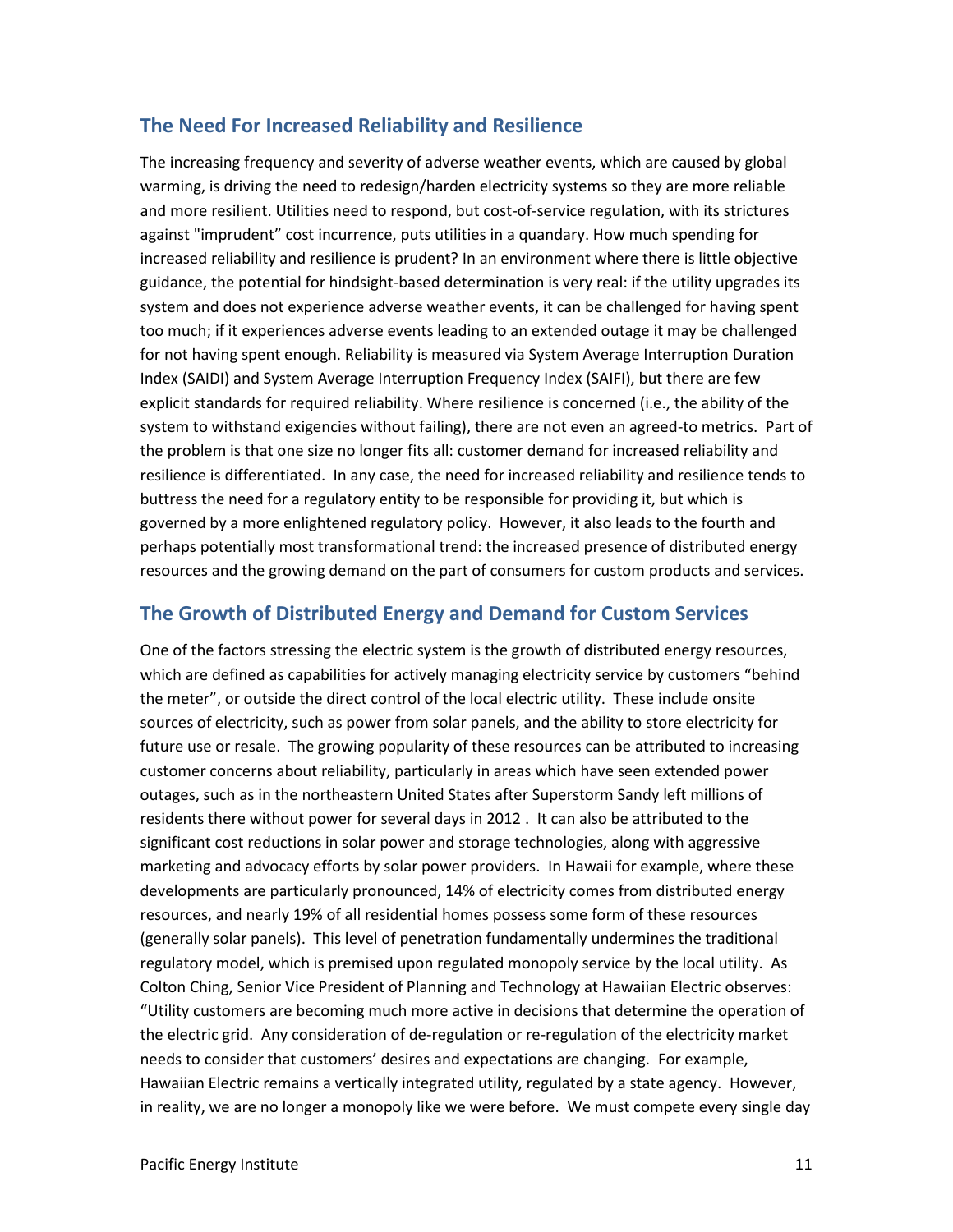to serve the customers we have. Other companies, including solar companies and aggregators, are competing for our customers."

To the extent that customers are merely using novel methods to control their electricity usage, without actually sending electricity into the grid, it could be argued – and plausibly so – that this should not impose any additional obligations upon them. To adapt a popular cliché, "What happens behind the meter, stays behind the meter," and if a customer is simply modifying their consumption patterns, then the utility is – and should be – oblivious to whether this is the result of simple energy conservation measures, load shifting, the operation of small electrical appliances with rechargeable batteries, or larger-scale uses of energy resources, such as solar panels. Even here, however, certain large-scale changes in customer behavior could create a source of stress on the system in operational terms, if, for example, demand for electricity suddenly falls or spikes in response to the widespread use of solar power resources, or as a result of the simultaneous charging of a large number of electric vehicle batteries. Sharp reductions in electricity usage to the presence of onsite resources may also hamper the utility's ability to recover its fixed costs of service. However, it could be argued that both of these issues could simply be addressed with more cost-reflective rate designs, rather than for some form of overt control of the customer's consumption behavior. Rates with a suitably-sized customer charge and/or demand charge will help to ensure recovery of fixed costs, and the introduction of energy (i.e., per-kilowatt) charges that are representative of the actual variable cost of electricity will actually create incentives for customers to modify their consumption behavior in a way that stabilizes patterns of demand. But under extreme conditions, would rate design improvements be sufficient to mitigate these issues?

And when behind-the-meter energy resources are introducing electricity into the grid, their owners can no longer contend that their behavior is outside of the bounds of some form of external oversight, whether that be by the utility, or the regulator, or both. Ironically, however, in the early phases of electricity deregulation, measures were taken to *encourage* the production and sale of electricity by non-utility sources, with the idea that this would result in the evolution of a free market for electricity supply, and with corresponding incentives to produce electricity and to sell it at competitive rates. The 1978 Public Utility Regulatory Policy Act, for example, compelled utilities to purchase power from sources (e.g., cogeneration facilities) that could provide it at lower than the utilities' avoided cost, and created a new category of non-utility power providers called "qualifying facilities" that could sell their power to utilities at the utilities' avoided cost. However, the market that eventually evolved in response to this and other measures was a wholesale market, managed at the transmission level. Behindthe-meter electricity resources have introduced complications involving both pricing and system management.

On a small scale, power supplied from resources behind the customer meter have traditionally been tolerated by utilities. When only a handful of customers in a utility's service territory had solar panels, for example, they were allowed to send power back into the grid with no modifications or limitations at all. At times when their solar panels were producing more power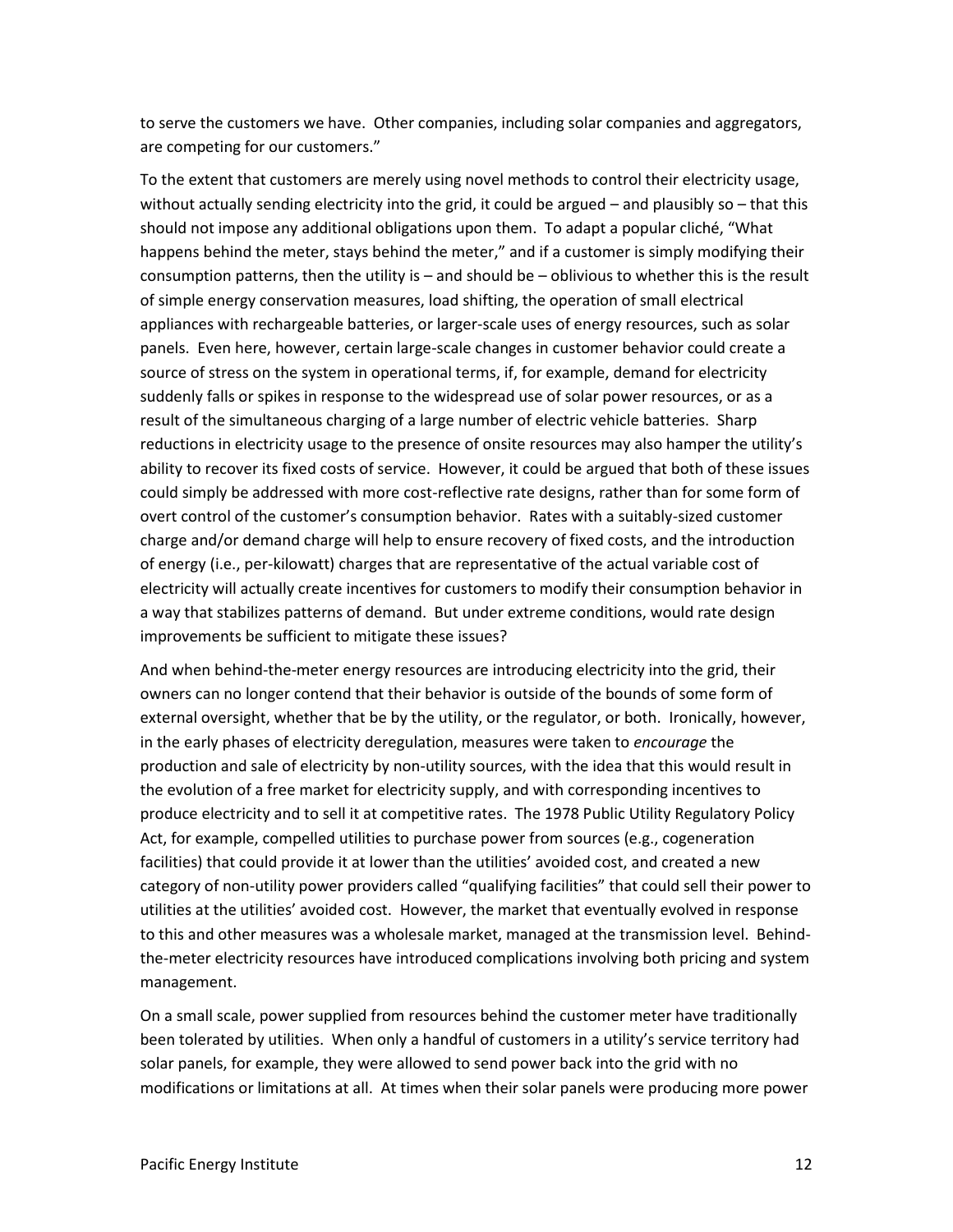than they were using, the rotary electric meters owned by these customers would simply spin backwards, essentially resulting in a negative charge for the electricity produced. Known as "net metering", this phenomenon resulted in the customer getting compensated at a rate much higher than the avoided cost that would have been paid to a qualifying facility under PURPA, as well as the wholesale market price of electricity, because the per-kilowatt-hour rate paid back to the customer included more than simply the avoided or wholesale cost of electricity. It also included a significant portion of the fixed costs incurred by the utility for serving that customer, which had been rolled into the per-kilowatt-hour charge rather than into a flat customer charge (and/or a demand charge). This subsidy could be ignored by utilities when it was on a miniscule scale.

However, on a larger scale, both the cost and operational impacts of such an arrangement cannot be ignored. This constitutes a much more significant "stress test" of the existing system, in which a large number of customers could potentially be putting electricity into the grid. As an extreme, consider a situation in which all customers served by a particular utility had solar panels, and were compensated for net power produced by them under a net metering arrangement. Under conventional rate designs, with a significant share of the utility's fixed costs rolled into the per-kilowatt-hour charge, the utility would incur a huge under-collection of allowed costs to be recovered. And this scenario would be all but impossible to manage physically, as there would potentially be times of the day when all customers were putting electricity into the grid, and no customers were taking it. Clearly, any customer who has the potential to be a net producer of electricity should be subject to some type of oversight, with corresponding limitations. This would probably not be anything close to resembling a "regulatory compact" on the customer's part, with something corresponding to an obligation to serve, or the requirement of pre-regulatory approval for constructing and operating distributed energy resources. Even in the wholesale electricity market, non-utility providers are not bound by any such obligations, and the most that is done in certain ISO regions to make this non-utility supply reliable over a longer-term time horizon is to operate a capacity market, which provides a financial incentive to engage in a commitment for making electricity supply available on demand.

The growth of distributed energy, in the context of climate change, is stressing the electric system in many other ways. In engineering terms, the growth of DER at scale is driving the need to fundamentally redesign distribution systems, from legacy systems designed to support the one-way flow of power (i.e., from utility-scale generators through the transmission system, to distribution system, to end users) to systems that can support the inflex of power from any location on the grid, including the distribution system, by effectively managing their impact on power quality, voltage stability, and frequency control. This is the Modern Integrated Grid, first described by the Electric Power Research Institute.<sup>19</sup> Modern grids differ from traditional grids in that they are developed using a customer-centric strategy, and include components not present

<sup>19</sup> *The Integrated Grid: Realizing the Full Value of Central and Distributed Energy Resources,* EPRI (2014).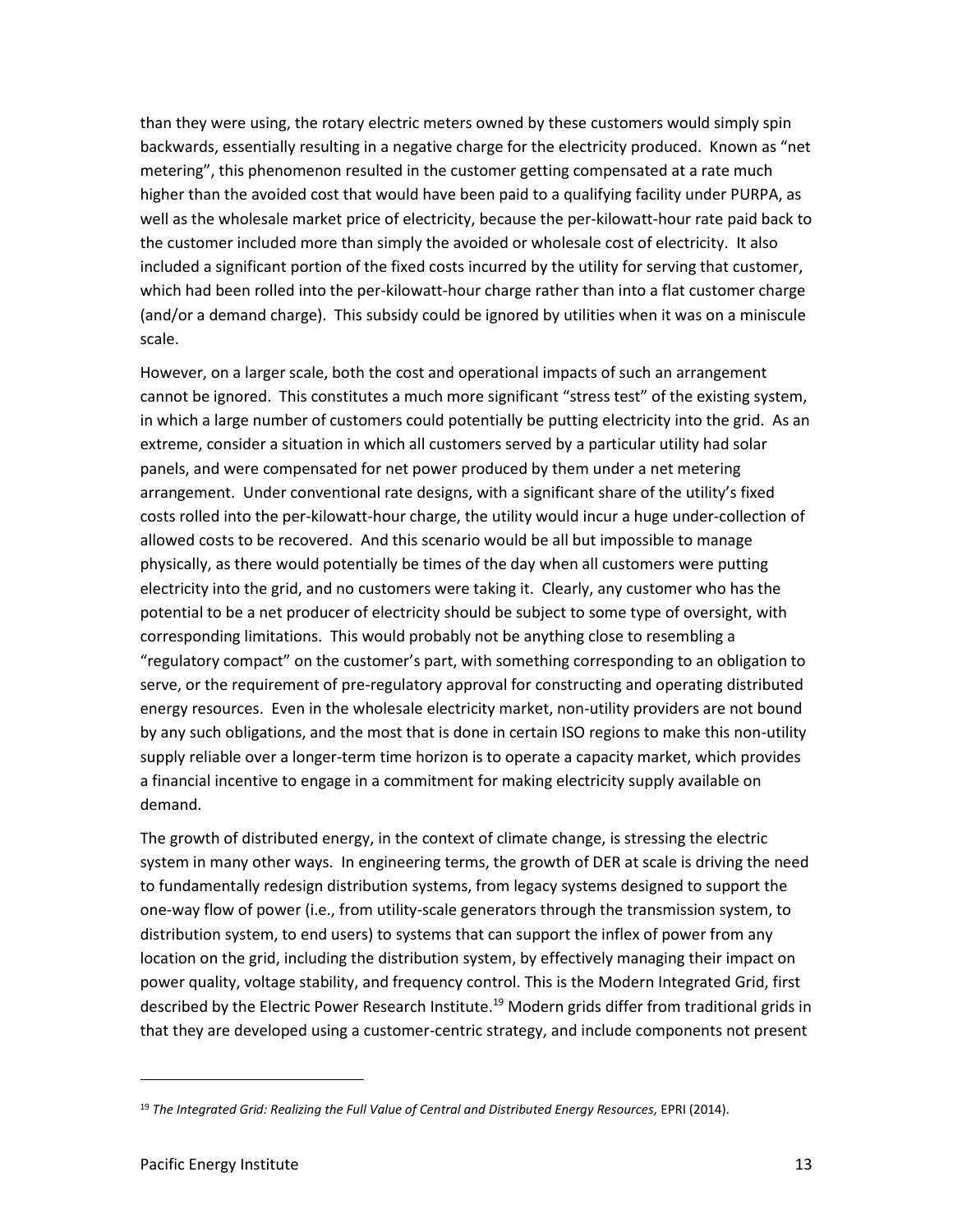in traditional grids (e.g., advanced sensors, high-speed communications, and distributed control systems).

Modern grids require a new kind of planning. Advanced grid planning, known variously as Integrated Distribution Planning<sup>20</sup> and Integrated Grid Planning<sup>21</sup>represents a significant evolution in traditional utility resource planning methods. Traditional utility planning methods involve "top-down" analyses whose goal is develop an optimal supply strategy that "integrates" supply-side and demand-side resource options. The supply options considered are central station resources, delivered from these resources first through the transmission system, then through the distribution system, to end-use consumers. Advanced Grid Planning methods use "bottoms-up" analyses to evaluate loads at the distribution circuit-level, using new tools to simulate power flows across the distribution grid. They evaluate "hosting capacity" (i.e., the capacity of distribution circuits to integrate new DER without grid upgrades). They evaluate multiple DER growth scenarios to bound and manage this key source of planning uncertainty. They explicitly coordinate supply, transmission, and distribution planning. Most importantly, they evaluate the costs and benefits of new DER applications based on their location on the grid.

In institutional terms, the growth of DER in the context of an evolving climate crisis is challenging both regulators and utilities. Utilities remain responsible for the adequacy of service, pursuant to regulatory oversight, but both utilities and regulators are losing control of power supply. Prosumers generally are not required to inform utilities of their investment plans, which creates a growing source of uncertainty for utility planning. And regulators have no jurisdiction on the customer side of the meter. In addition to planning uncertainty, maintaining "current awareness" of distribution operations is becoming an increasing issue for distribution operators.

Another institutional issue involves the public interest in efficient DER investment. It is in society's interest that prosumers make good investment decisions (i.e., decisions which reduce their cost and/or increase their welfare). To do this prosumers need to make use of their metering and billing histories to model various investment options. Although not part of traditional utility practice, effective customer engagement can go a long way to ensure costeffective prosumer investments.

The growing demand for custom services constitutes another, fundamental institutional issue; for customers as well as utilities. Customers need new services to adapt to climate change, and utilities are frequently key to delivering such services (e.g., because of their role in providing delivery). Unfortunately, cost of service regulation is designed for standard service, and is hostile to departures from it. Clearly, regulation needs to allow utilities new flexibility; both to provide custom services, and to partner with third parties to do so. This is in the public interest because partnerships can allow utilities to gain skill and experience with new technologies, while allowing third parties to avoid the cost of building customer care infrastructures – with the

<sup>20</sup> *Integrated Distribution Planning*, prepared for the Minnesota Public Utilities Commission by ICF International, (August 2016)

<sup>21</sup> *Integrated Grid Planning Workplan* submitted by the Hawaiian Electric Companies, (December 2018)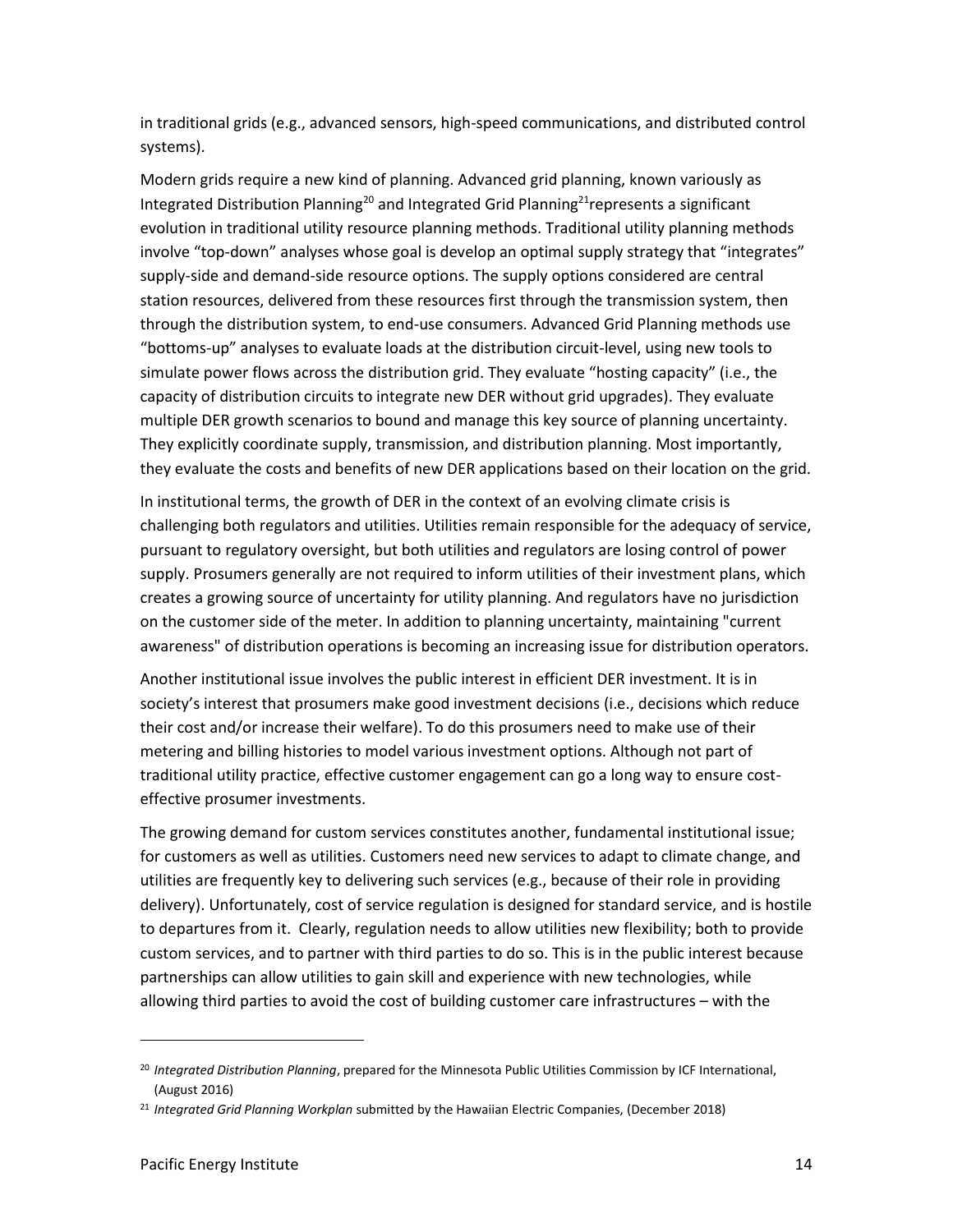result that the public is served better and faster, at lower cost. To balance concerns that utility partnerships might close entry to other would be competitors, approval of partnerships might be subject to the following three criteria:

- 1. The service would not be provided by others if the utility does not participate in a partnership, or
- 2. The service will be offered more efficiently/economically with utility participation in a partnership
- 3. Utility participation in a partnership will not create unfair barriers to entry by potential 3rd party competitors. (The utility might satisfy this criterion by providing equal access to relevant data, and non-discriminatory access to the grid.)

## <span id="page-15-0"></span>Toward a New Compact

A review of the trends above suggests that none of them will explicitly threaten the existence of regulated utilities, and, at most, will require a recasting of the legacy regulatory compact, in order to preserve the best interests of consumers. There is only one plausible scenario where the continued need for regulated utilities might be challenged, and this is one in which there is pronounced growth in the multiplicity of new non-utility supply sources at the distribution level, along with other electricity-related products and services not offered by utilities.

This scenario, in which much if not most of the public obtains electricity without the use of a public electric grid does not obtain today, and probably never will. The vast majority of consumers continue to rely on the grid for power supply. Even those "prosumers" who supply their own power from distributed generators and other distributed resources (energy efficiency, demand response, etc.) make use of the public grid. They use it to sell power to the utility and/or wholesale markets, to back up their own distributed resources, or to minimize their cost by taking system power when it is cheaper than their own. And business users and communities may use the grid to supply multiple facilities configured as microgrids. These various use cases demonstrate that while customer use of the grid is evolving, the grid remains central to electric power supply in our society. Because the grid will remain essential, its maintenance and operation by regulated utilities will ensure that it provides a suitable level of service and support to all customers. Left to themselves, market-based suppliers would not build, maintain, and operate the grid. It follows that a regulatory compact of some kind is still needed, because it is socially useful.

Do utilities still need regulatory support to access private capital? Given the rapidly escalating climate crisis, the need for regulatory support is greater than ever. Public utilities need to finance construction of modern integrated grids, and this at a time when the volumes of utilitysupplied power may cease to grown, or even decline. Without continuing regulatory support utilities are unlikely to maintain their sound credit ratings, and access to capital at favorable rates. One further consideration is that utilities may be called upon to finance and build large scale low-carbon generators. The time frame for decarbonizing energy supply is vanishing, a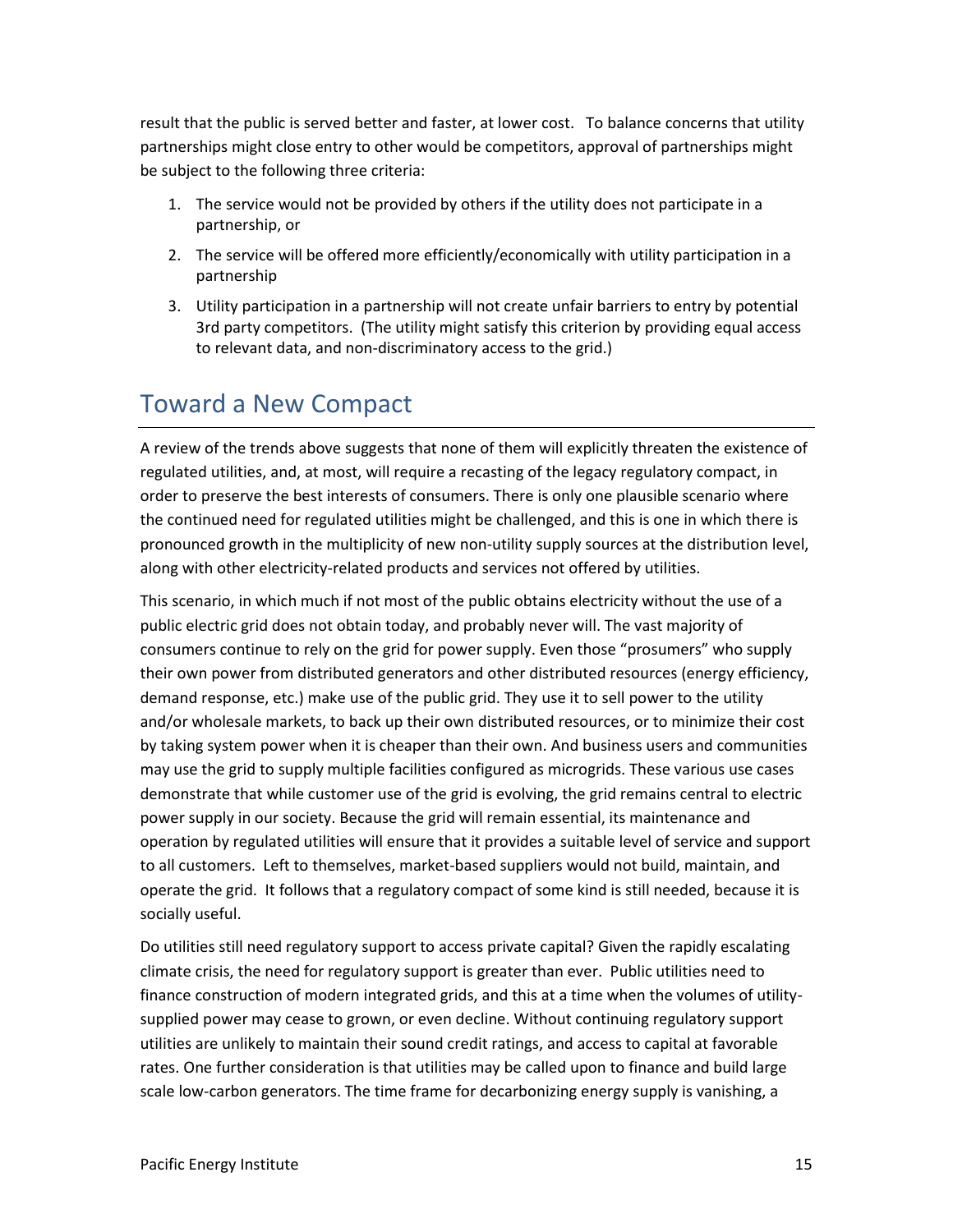point made recently by United Nation's Secretary-General António Guterres when he observed that "We are sleepwalking to climate catastrophe."<sup>22</sup> If and when climate policy reaches the crisis level, prompting policymakers to seek a rapid and effective response, regulated utilities will offer the fastest, most direct way to accomplish the transition to low carbon power supply.

#### <span id="page-16-0"></span>**General Requirements For A New Compact**

A regulatory compact represents a voluntary agreement between regulators and utilities, in which obligations imposed on utilities are accompanied by privileges that will induce them to meet these obligations. As discussed below, this entails that both regulators and utilities voluntarily subscribe to the set of mutual commitments that comprise the compact, including any future modifications to it.

But the ultimate test of a successful regulatory compact is whether it serves the best interests of electricity consumers. In any future form that the compact might take, it will have to meet the following fundamental criteria:

- 1. **Ensure reliability and resilience:** It is hard to envision any non-regulated entity taking on this important role, which is only growing in importance as threats to these seem to be increasing, and even coming from sources not imaginable just a few decades ago, such as cyber-attacks.
- 2. **Protect consumers:** All consumers, but particularly conventional ones who simply want to receive electricity service from the grid and pay for it in a monthly bill, should be protected from the impacts of any innovations that might present the risk of exorbitant increases in price, or unexpected and prolonged interruptions in service. In economic terms, such innovations should constitute a "Pareto improvement": in which at least some customers could benefit from them, but that are not detrimental to conventional customers in general.
- 3. **Support prosumers:** Regulators and utilities, in recognizing that more and more electricity customers take a more active role in managing their service and even exploring means of self-supply and storage, should endeavor to adapt to and even embrace this trend, and incorporate it into the regulatory compact. The experience of other industries, such as brick and mortar stores, and video rentals, demonstrates that it is never wise to ignore changes in consumer preferences and behaviors, and certainly never wise to resist them.
- 4. **Encourage economic efficiency:** Architects of the conventional regulatory compact recognized that electric utilities, as natural monopolies with large fixed costs of service, could not set prices at a hypothetical market-efficient marginal cost rate, but instead had to set prices sufficiently high to recover their average costs of service. However, as competition makes continued inroads into electricity service at both the wholesale and retail levels, increasing allowances will have to be made for the pricing of at least certain aspects of that service at market-based, rather than cost-based, rates.

<sup>22</sup> *We Are Sleepwalking to Climate Catastrophe*, Vanity Fair, March 21, 2022.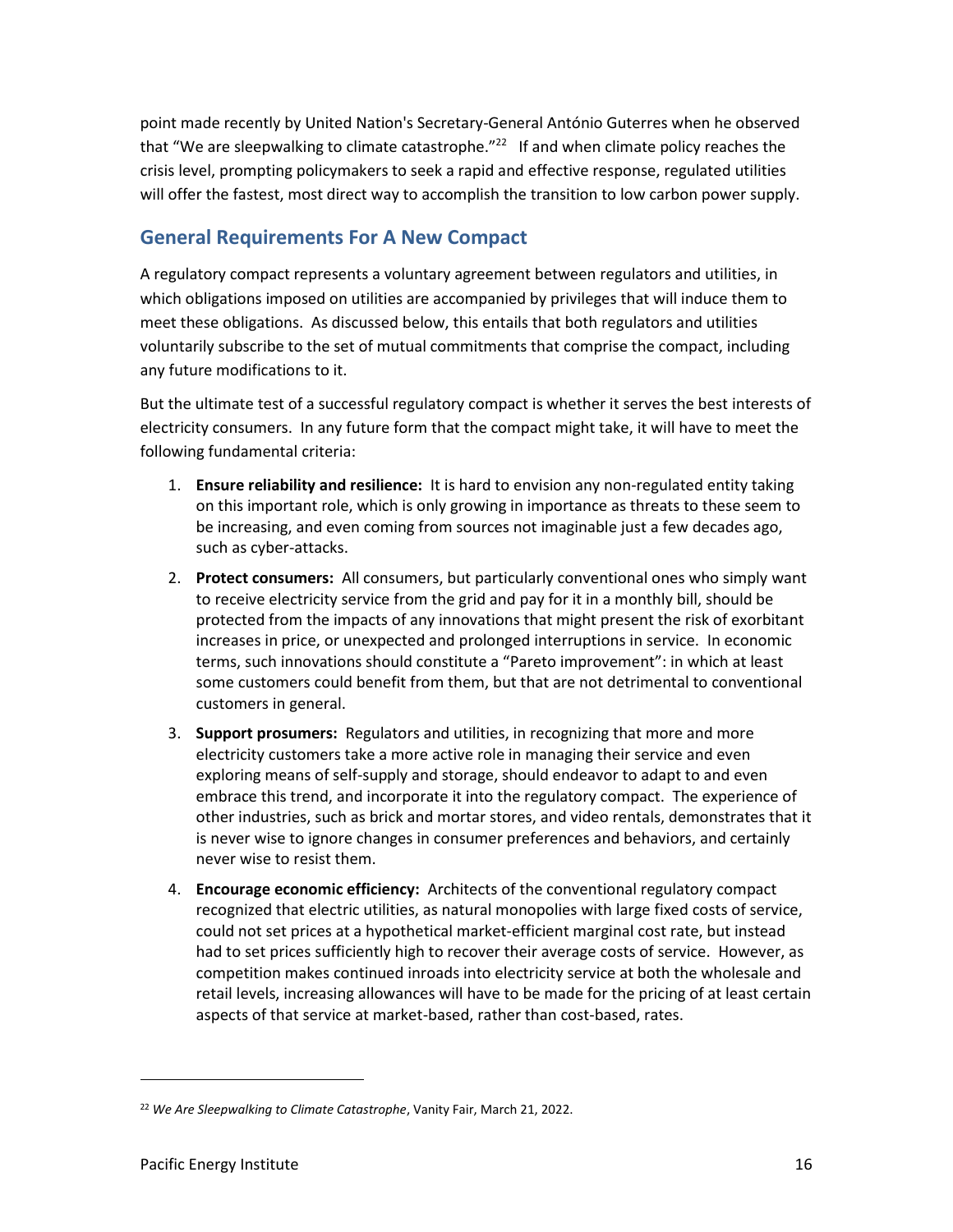- 5. **Encourage (or at least do not hinder) innovation:** Innovation is inevitable and, as with changing customer preferences and behaviors, should never be ignored or resisted. (Again, attempts to do so often lead to disastrous consequences for incumbent providers.) While some types of disruptive innovation may simply overturn current industry models and incumbents, other innovations that are more gradual can and should be adapted to by regulated providers in a manner that recognizes their growing role, and is correspondingly reflected in the regulatory compact.
- 6. **Maintain commitment to universal service:** Regardless of how much competition enters the electricity industry, and to what extent traditional regulated utilities play a future role in producing and delivering electricity, there will have to remain some provision for ensuring that all customers have access to service. If the role of the electric utility as the dominant provider truly becomes significantly diminished, and it becomes impractical to simply impose upon it the requirement to ensure universal service, other means for ensuring such service must be explored, such as those implemented by the FCC for telecommunications services, as described elsewhere in the paper.

The following sections provide an overview of what new obligations might have to be taken on by utilities to meet these criteria under a modified regulatory compact, and what corresponding privileges could induce them to do so.

#### <span id="page-17-0"></span>**New Obligations For Utilities**

For utilities the first, most important new obligation involves the need to build and operate modern integrated grids.<sup>23</sup> This is essential to provide reliable, resilient service as distributed energy resources grow and as all customers expect to be insulated from any disruptions, including those stemming from cybersecurity attacks and severe or even extreme weather events. Meeting this obligation will require utilities to implement advanced grid planning methods, which use "bottoms-up" analyses to evaluate loads at the distribution circuit-level, using new tools to simulate power flows across the distribution system.<sup>24</sup> These new methods evaluate "hosting capacity" (i.e., the capacity of distribution circuits to integrate new DER without grid upgrades). They evaluate multiple DER growth scenarios to bound and manage this key source of planning uncertainty. This allows the utility to target new capital additions where they are needed, when they are needed – an important refinement to minimize rate impacts when power throughput may be declining. Most importantly, advanced planning methods estimate the costs and benefits of new DER applications based on their location on the grid. An important, related aspect of the obligation to develop integrated modern grids is the need for new grid control strategies, and new interconnection standards for new generators; particularly, distributed generators.

<sup>&</sup>lt;sup>23</sup> The Integrated Grid: Realizing the Full Value of Central and Distributed Energy Resources, Electric Power Research Institute *(*2014)

<sup>24</sup> P. De Martini, *Integrated Distribution Planning*, prepared for the Minnesota Public Utilities Commission (2016).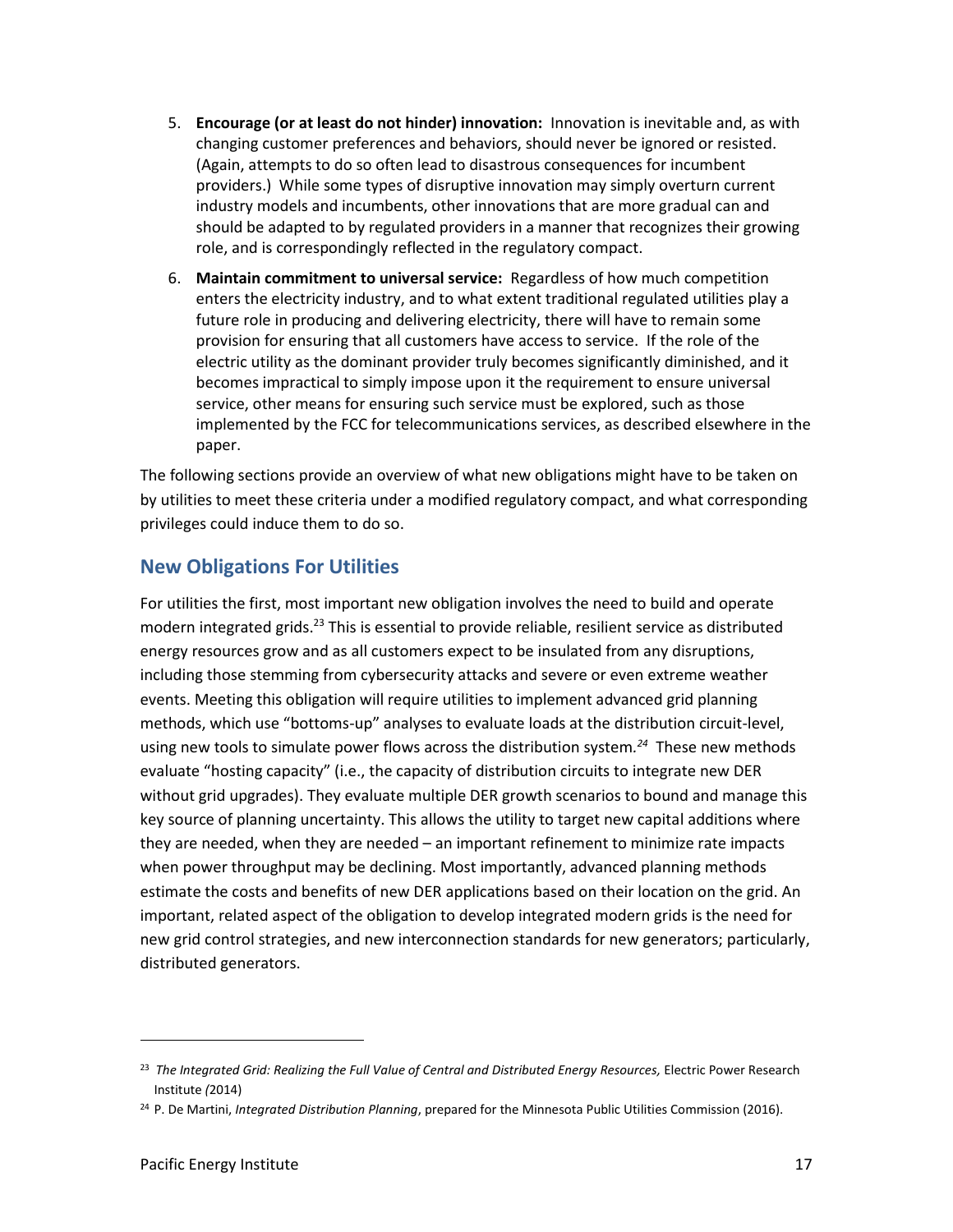A second new obligation involves engaging and enabling "prosumers" (i.e., those consumers who deploy their own distributed energy resources and thus gain the ability to be *pro*viders of power and related grid services, as well as con*sumers* of them). To fulfill this obligation utilities need to provide easy access to metering and billing data that reflects customers' use (e.g., through on line portals). They need to provide analytic tools which will enable consumers to use such data in the evaluation of various DER investment options. Utilities also need to compensate prosumers for grid support services they may provide. And utilities could potentially provide onbill financing.

A third new obligation involves protecting consumers from costs incurred to serve prosumers. This involves reforming net metering and other rates so that costs are not shifted from prosumers to consumers. It could also involve new approaches to the design of rates for grid use. For example, considering how different customers are using the grid, the utility might offer three customer options, as follows: (1) a traditional plan for customers who have no interest in deploying their own DER and want to continue to rely on the grid as they always have, (2) a selfsupply plan for DER customers who use all of their DER production themselves, and (3) an Export Plan for prosumers who size their DER with the intention of feeding power back into the grid.

#### <span id="page-18-0"></span>**New Commitments from Regulators**

A regulatory compact is only viable if obligations imposed upon utilities are accompanied by privileges or allowances granted to them in exchange for meeting these obligations. Hence, any additional obligations imposed upon utilities, or modifications to current obligations that provide a potentially greater burden upon them, must come with a corresponding set of privileges or allowances that will induce their continued commitment to and voluntary participation in the compact. At a time when utilities need to make new capital additions to build modern integrated grids, while experiencing flat to declining energy sales, utilities need policies that will ensure timely recovery of prudently incurred costs. Regulators should support new rate designs that are truly reflective of the way that costs are incurred, even if this means that most of those costs would be recovered through fixed customer (access) charges and demand charges, rather than the legacy practice of recovering fixed and demand costs through volumetric (kWh) charges for residential and small business customers. Regulators also should support the use of alternative regulatory mechanisms such as multiyear rate plans, forward looking test years, formula rates, and cost trackers that operate in between rate cases.<sup>25</sup>

As utilities face increasing competition at both the wholesale and retail levels, and the traditional franchise loses its former value to them, regulators should support policies that provide utilities with increased latitude and flexibility to compete in contestable markets. Given the growth in demand for custom services (e.g., related to new distributed energy resources), utilities need policies that allow them to respond. This can be accomplished by establishing

<sup>25</sup> *Alternative Regulation for Energy Utility Challenges: 2015 Update*, Edison Electric Institute.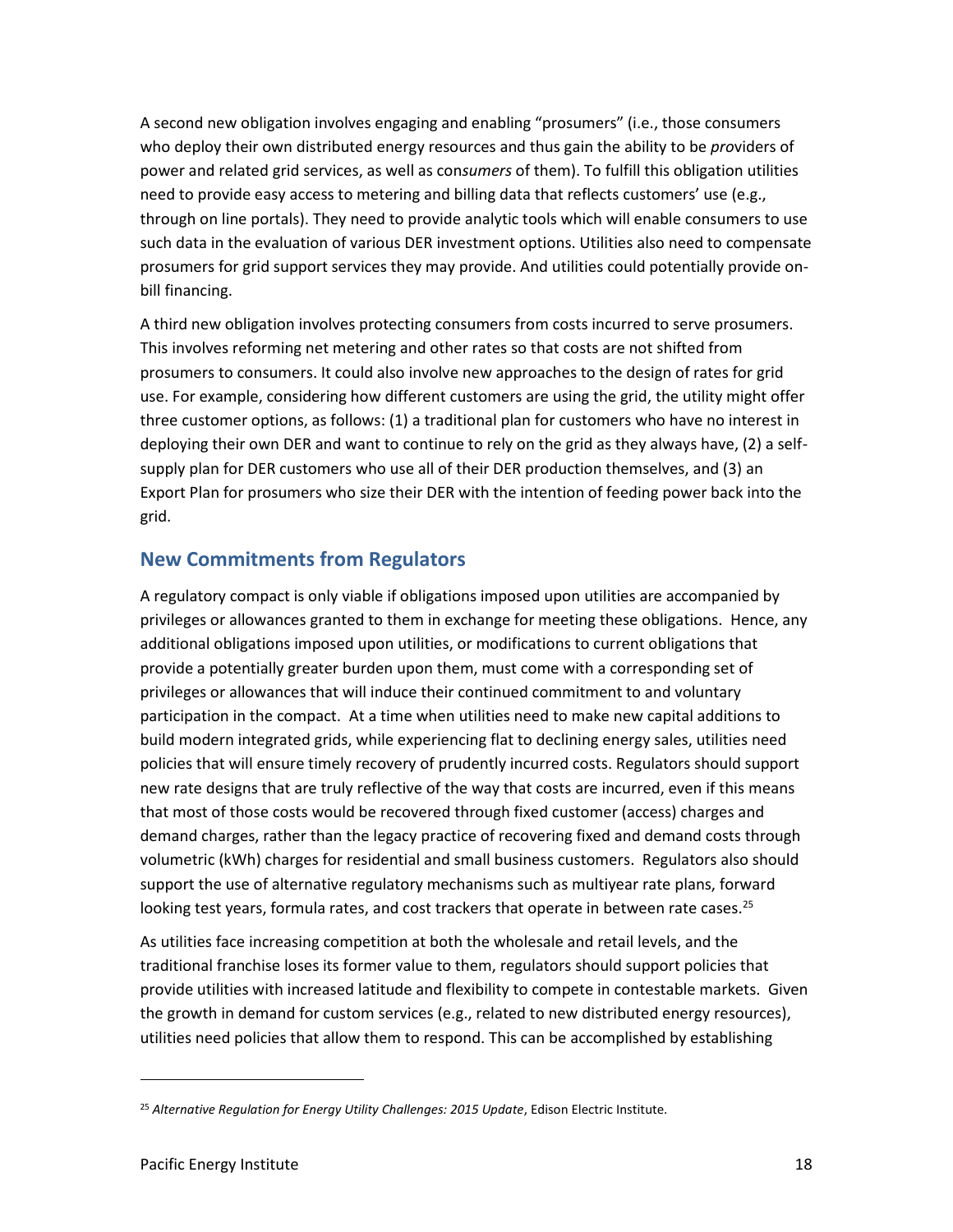separate books of account for custom services and conducting periodic audits to ensure that costs incurred to provide custom services are not shifted to cost-of-service revenue requirements. The cost of shared infrastructure and resources will have to be allocated appropriately. Where retail markets are competitive, regulators also should allow the use of market-based pricing for custom services, subject to the conditions that costs are not shifted from custom services to revenue requirements and that the pursuit of profit does not undermine utility credit ratings.

Regulators should explore and consider policies that also give utilities increased flexibility to partner with unregulated suppliers. Partnerships can allow utilities to gain skills and experience with new technologies, while allowing third party suppliers to leverage utility back office capabilities. This can potentially improve the quality, and reduce the cost, of services offered to the public. In approaching the question of partnerships, regulators should follow Alfred Kahn's advice to protect competition, not competitors,  $26$  and be vigilant in ensuring that these are not creating new barriers to entry for additional competition.

## <span id="page-19-0"></span>**Conclusions**

In this paper, the authors examined four actual or potential trends which could create potentially crippling stresses on the electricity system by making the business models of regulated electricity providers unsustainable and/or the underlying regulatory compact that ensures a safe, affordable, and reliable electricity supply to consumers unsustainable. These four trends are:

- 1. Flattening or declining retail electricity sales
- 2. The increasing urgency of providing viable policy solutions for reducing greenhouse gas emissions
- 3. An increase in both the number and intensity of threats to the reliability and resiliency of electricity supply
- 4. The growth of distributed energy resources, both from new competitors, and from customers taking a more active role in the provision and management of their electricity service

The second and third of these trends support the authors' contention that the regulated utility should continue to exist, while the first and the fourth call for a modified regulatory compact which will enable the regulated utilities to effectively meet the new challenges embodied in them, while still serving the best interests of consumers. For utilities, in order to continue to attract investors' capital, the new compact should provide for:

<sup>&</sup>lt;sup>26</sup> A. Kahn, Standards for Antitrust Policy, Harvard Law Review, Vol. 67, No. 1, p.33. Nov. 1953.